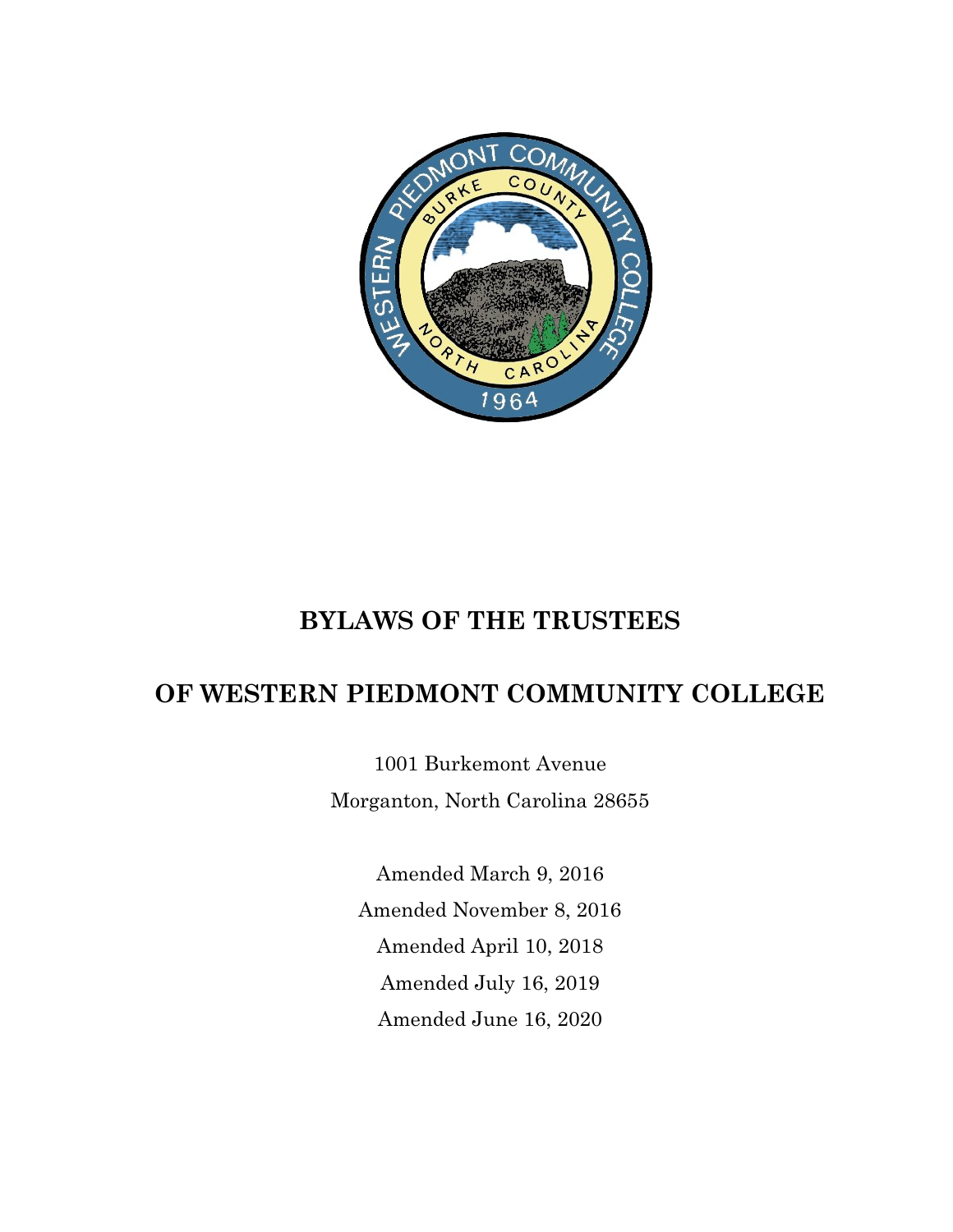# **Bylaws of**

# **The Trustees of Western Piedmont Community College**

#### Table of Contents

#### I. Bylaws of the Trustees

| Article I: Powers and Responsibilities3 |  |
|-----------------------------------------|--|
|                                         |  |
|                                         |  |
|                                         |  |
|                                         |  |
|                                         |  |
|                                         |  |

### II. Appendix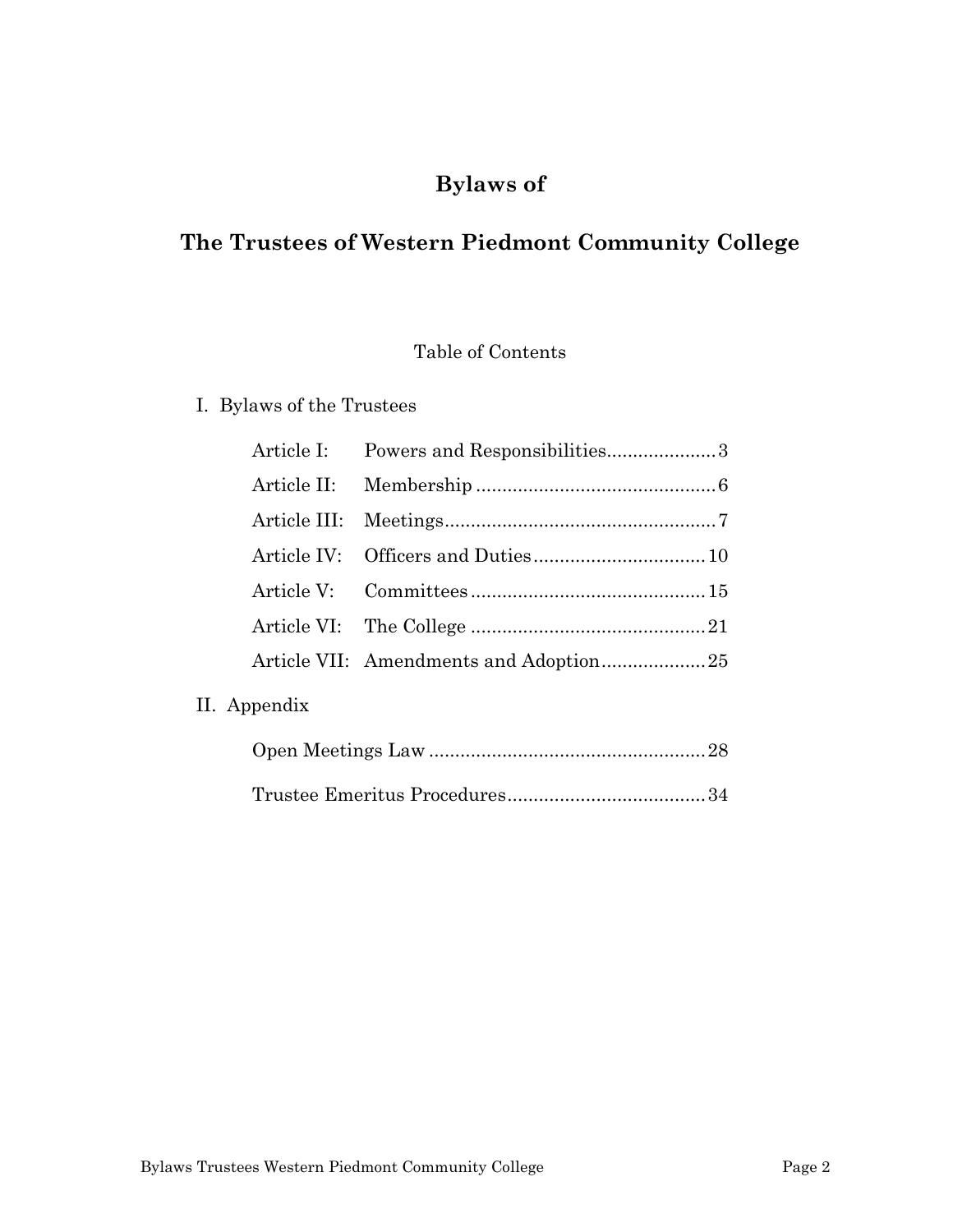# **BYLAWS OF THE TRUSTEES OF WESTERN PIEDMONT COMMUNITY COLLEGE**

#### **ARTICLE I: POWERS AND RESPONSIBILITIES**

- **Section 1. Authority:** The Trustees of Western Piedmont Community College (TWPCC) are a body corporate under Chapter 115-D of N.C. General Statutes with all powers and duties of the body corporate and with responsibilities delegated by the State Board of Community Colleges.
- **Section 2. Responsibilities:** As the legal governing board of Western Piedmont Community College, Trustees are responsible for the management of the College within provisions of N.C. General Statutes and of the N.C. Administrative Code. The Trustees must also guard against undue pressure from political, religious, or other external bodies and protect Western Piedmont Community College from similar pressures.
- **Section 3. Official Title:** The official title of the Trustees, and corporate name of the College, is "The Trustees of Western Piedmont Community College."
- **Section 4. Office of Record:** The Trustees shall maintain an office at Western Piedmont Community College in Morganton, North Carolina.
- **Section 5. Powers:** Under the law, Trustees possess all powers usually conferred upon such bodies to acquire, hold, and transfer real and personal property; institute and defend legal actions; enter into contracts; and fully exercise such other rights and privileges as needed for the proper management and administration of the College. These powers and duties shall include the following:
	- (a) To elect a President of the College for such term and under such conditions and terms as the Trustees may fix, subject to approval by the State Board of Community Colleges.
	- (b) To delegate employment of all other personnel of the College to the President, pursuant to the standards established by the State Board of Community Colleges.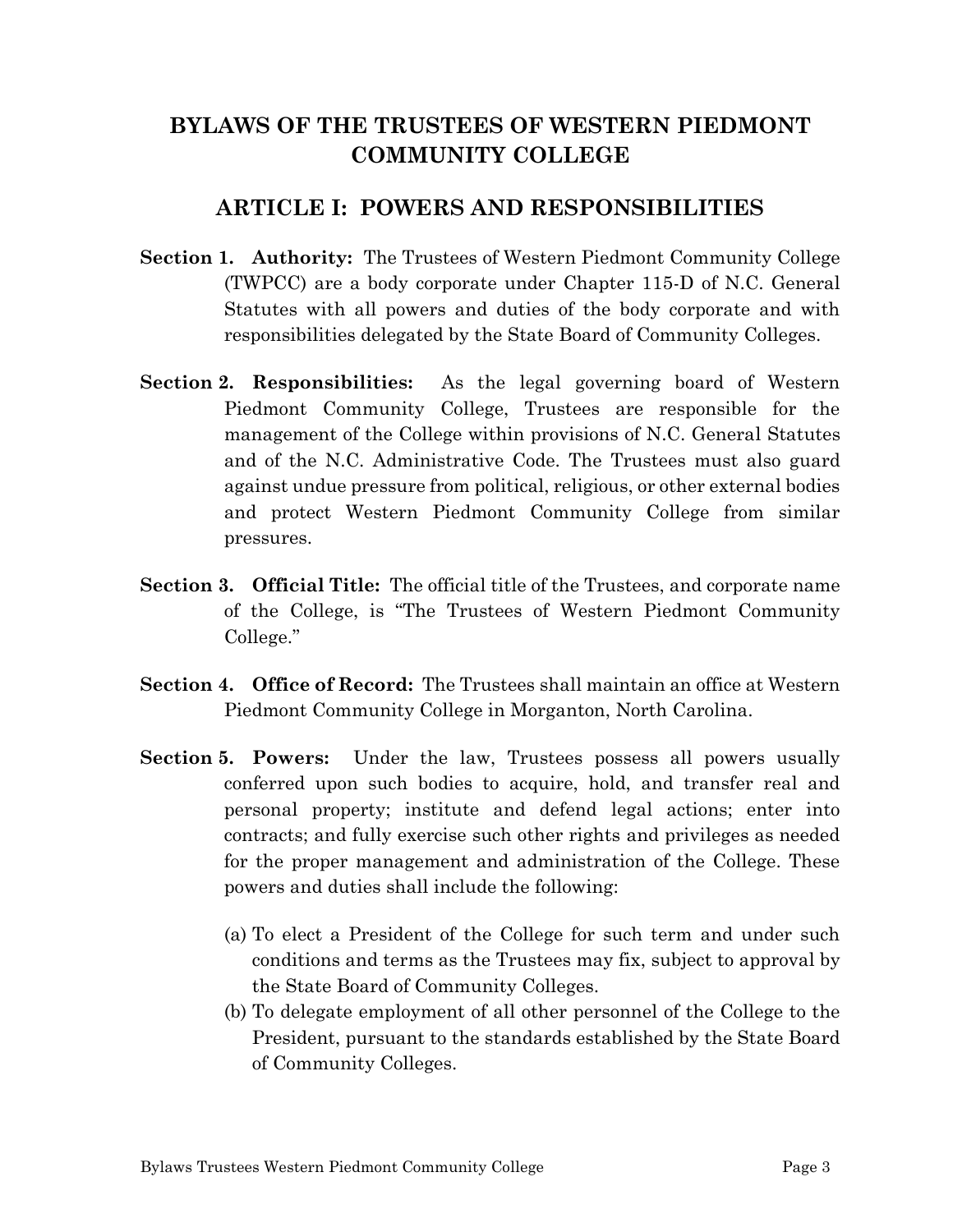#### **ARTICLE I: Powers and Responsibilities** *(continued)*

- (c) To establish and disestablish educational programs at the College.
- (d) To recommend and adopt current expense and capital budgets.
- (e) To provide all or part of the instructional services of the College by contracting with public or private organizations or institutions.
- (f) To apply standards for the admission and graduation of students and requirements mandated by the State Board of Community Colleges and the College. Notwithstanding any law or rule to the contrary, the Trustees and Burke County Board of Education may establish cooperative programs.
- (g) To purchase land, easements, or rights-of-way which is necessary for the proper operation of the College, upon the approval of the State Board of Community Colleges, and, if necessary, to acquire land by condemnation in the same manner and under the same procedures as provided for in N.C. General Statutes Chapter 40A. For the purpose of condemnation, determination by Trustees as to the location and amount of land to be taken and the necessity, therefore, shall be conclusive; and to dispose of property owned by the Trustees as provided in N.C. General Statutes 115D-15.
- (h) To receive and accept donations, gifts, bequests, and the like from private donors and to apply them or invest any of them and apply the proceeds for purposes, and upon the terms of the donor, which are consistent with the provisions of Chapter 115-D and standards of the State Board of Community Colleges.
- (i) To provide access to recruiters of the United States military and other governmental agencies for the purpose of informing students of career and employment opportunities.
- (j) To encourage the establishment of private, nonprofit corporations to support the College. The President, with Trustee approval, may assign employees, space, equipment, and related resources to the corporation provided the sole purpose of the corporation is to support the mission of Western Piedmont Community College. In such cases, the corporation's board of directors shall secure and pay for an annual audit of corporation accounts and transmit a copy of the report to the Trustees.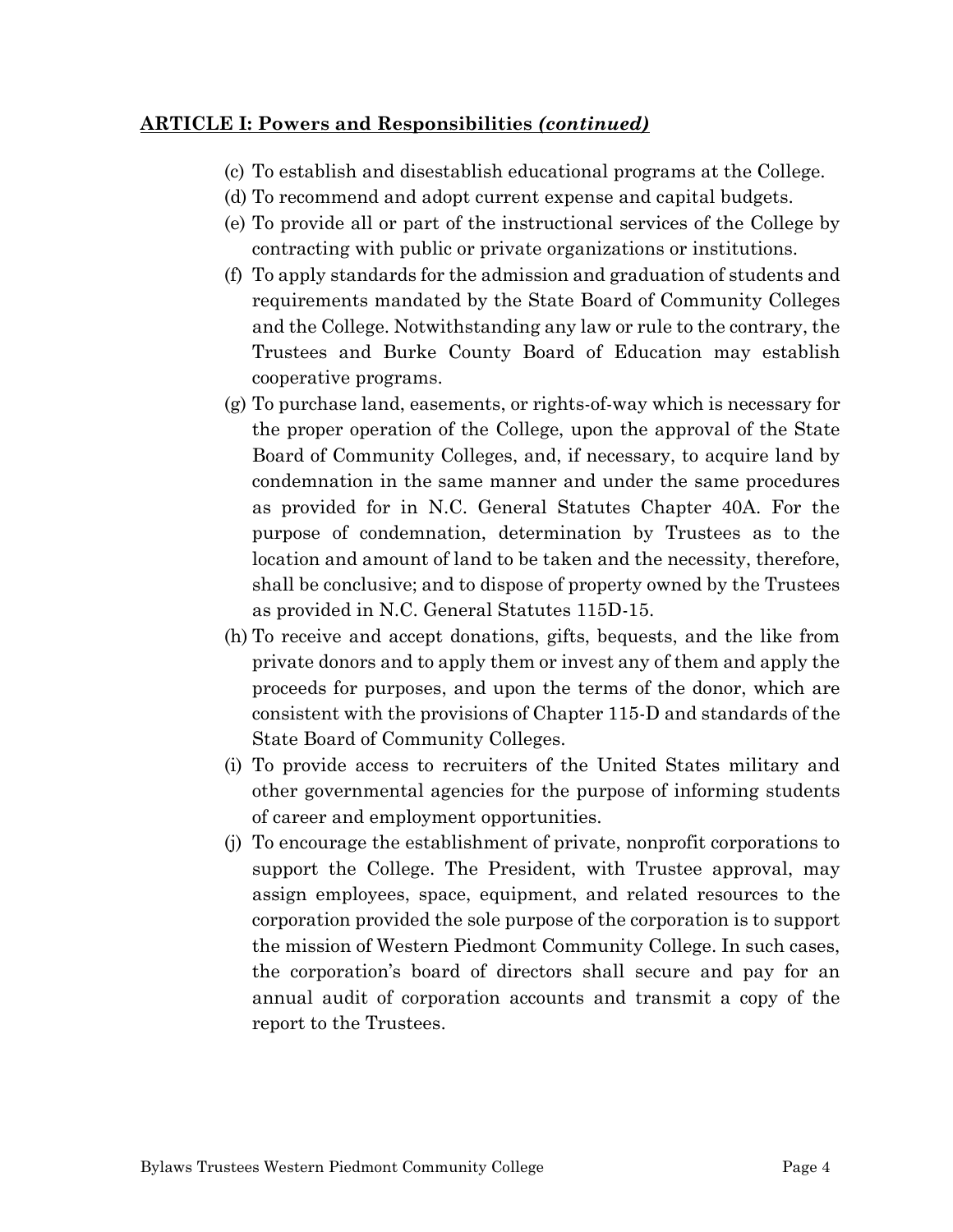#### **ARTICLE I: Powers and Responsibilities** *(continued)*

- (k) To perform such other acts and do such other things as may be necessary or proper for the exercise of the foregoing specific powers, including the adoption and enforcement of all reasonable rules, regulations, and bylaws for the discipline of students and the government of the College.
- (l) To grant Trustee Emeritus status to recognize outstanding commitment and service to Western Piedmont Community College in accordance with WPCC Policies adopted by the Trustees and the processes provided in the appendix of this document.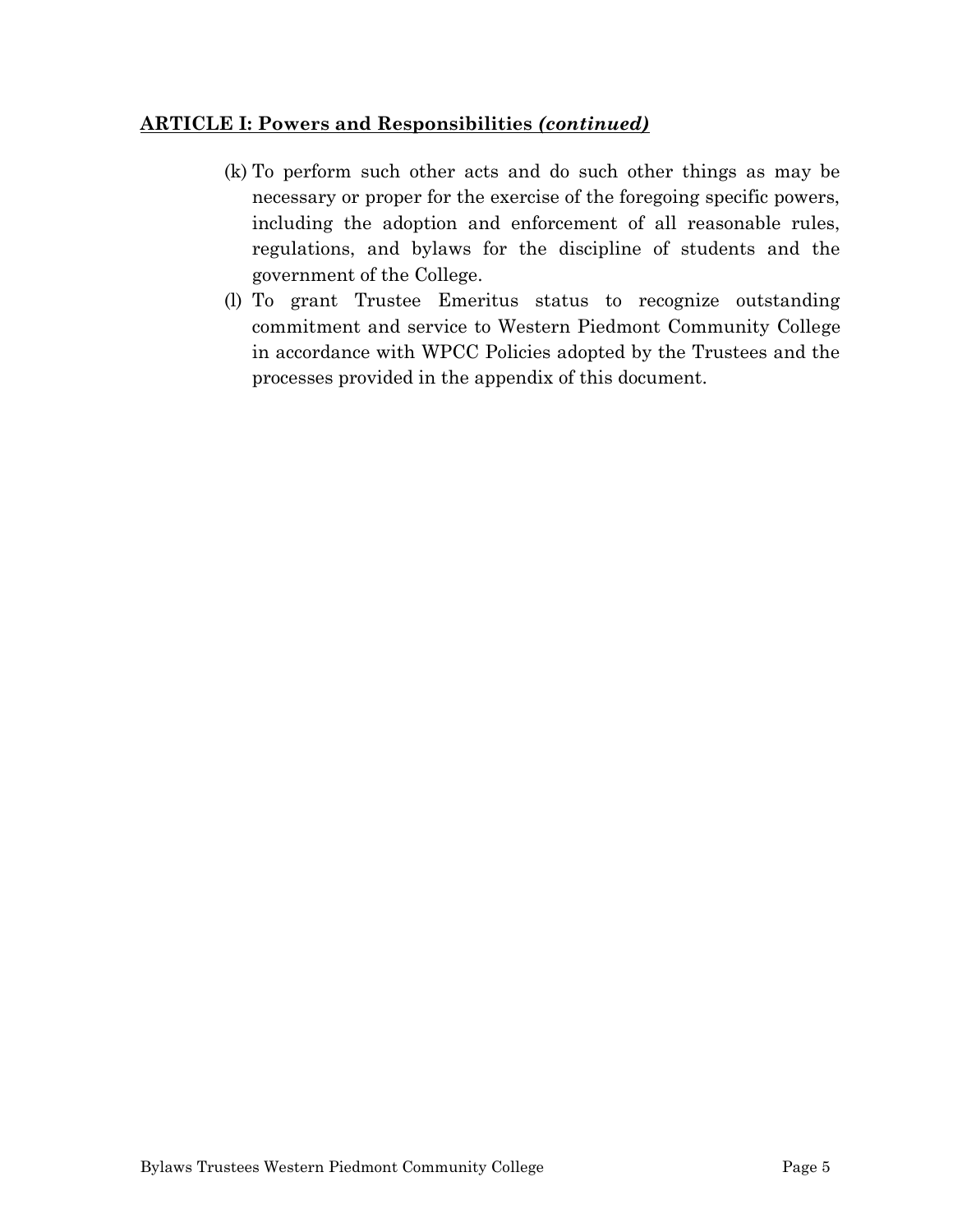## **Article II: Membership**

- **Section 1. Election or Appointment:** The Trustees shall consist of thirteen (13) members comprised of four voting members appointed by the Burke County Board of Education, four voting members appointed by the Burke County Board of County Commissioners, four voting members appointed by the Governor of North Carolina, along with the WPCC Student Government Association president serving as a non-voting member. Appointments are staggered so that only three vacancies occur each year.
- **Section 2. Term of Office:** The term of office for Trustees is four years as set by the North Carolina Legislature to commence on July 1 and to end on June 30, with the exception of the Student Government president whose term shall be concurrent with that office.
- **Section 3. Residency:** All Trustees shall be a resident of Burke County or of a contiguous county, with the exception of the Student Government Association president.
- **Section 4. Vacancies:** Vacancies, for whatever reason, shall be filled by the appropriate agency within sixty (60) days after the date on which the vacancy occurred. Should the selection of a Trustee for the unexpired term of the member not be made within this designated period, the Governor shall fill the vacancy by appointment. A Trustee whose term has expired remains in office until another appointment can be made; whether this appointment is made by the authorized agency or, upon default, by the Governor.
- **Section 5. Removal From Office:** Trustees may be removed by the membership only for cause and by procedures involving due process as provided by Chapter 115D-19 and any other relevant provisions of the North Carolina General Statutes.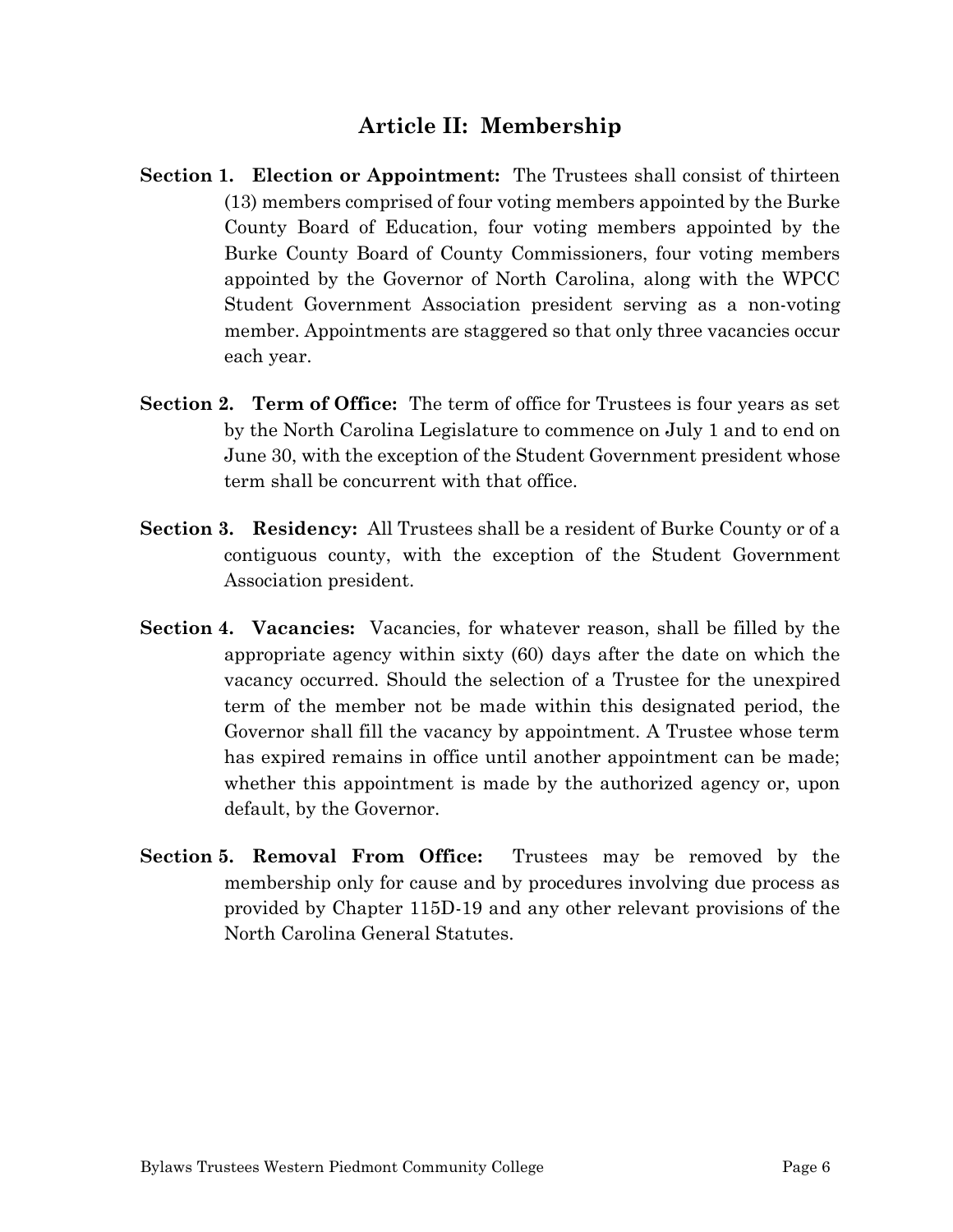## **Article III: Meetings**

- **Section 1. Regular Meetings:** Regular scheduled meetings of Trustees shall be held on the second Tuesday in the months of February, April, June, September and November, at 3:00 p.m. on the campus of Western Piedmont Community College, Morganton, N.C. A sixth meeting will be held as needed, and determined by the chair, during the year to comply with SBCC guidelines with the time and location of this sixth meeting will be announced as specified in Section 4. Notice of Meetings.
	- (a) The Annual Meeting of the Trustees shall be the regular September meeting, at which time officers shall be elected following the transaction of ordinary business.
	- (b) The Chair may fix another day, time, and/or place for regularly scheduled meetings provided the Trustees shall meet at least one time each quarter.
- **Section 2. Special Meetings:** The Chair, or President of the College, may fix the day, time, and place for a special called meeting of Trustees to transact immediate College business. Such meetings shall, however, be confined to those matters contained in the announcement and permitted by the *Bylaws.*
- **Section 3. Emergency Meetings:** Emergency meetings may be called by the Trustee Chair or President with an immediate and unexpected situation; however, sufficient time must be allowed to notify Trustees and the President. Local news media shall be notified by telephone.
- **Section 4. Rules of Order:** *Robert's Rules of Order* (current edition) shall be followed in the conduct of all meetings, unless otherwise modified by these *Bylaws*.
	- (a) In accordance with N.C. Open Meeting Laws, closed sessions may be held during any meeting upon a motion adopted in open session by a majority of Trustees present that states the purpose for closing the meeting. Minutes of closed sessions may be sealed to maintain confidentiality so long as public disclosure may frustrate Trustee actions.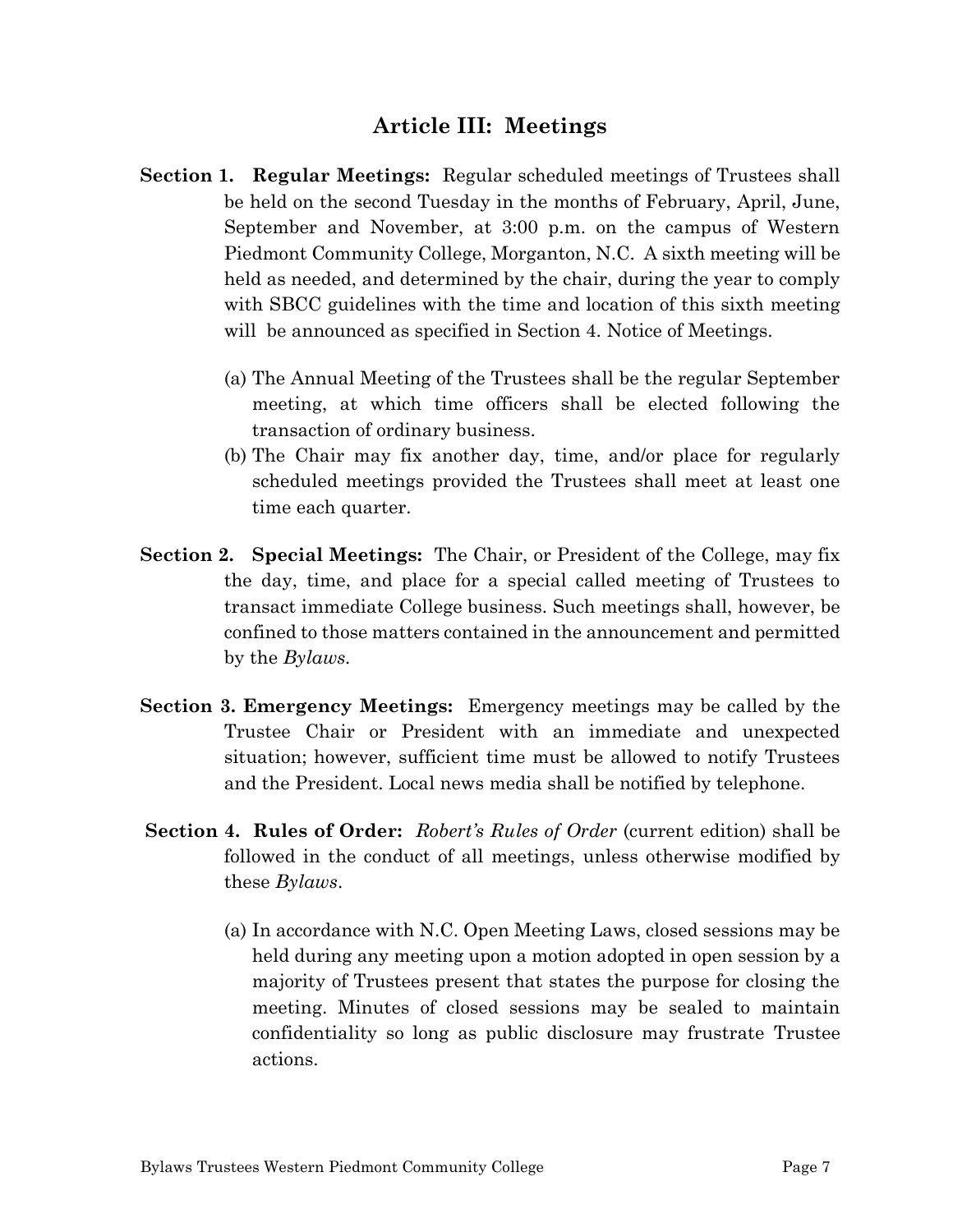#### **ARTICLE III: Meetings** *(continued)*

- (c) All regular and special meetings of the Trustees shall be open to the public, except during declared closed sessions.
- **Section 5. Notice of Meetings:** The Trustees, President, and designated local news media shall be notified at least 48 hours in advance (excluding holidays and weekends) of the day, time, subject, and place for all regular, special, and emergency meetings.
- **Section 6. The Agenda:** The President of the College shall prepare a proposed agenda, with the advice and consent of the Board Chair. Copies of the agenda, with supporting documentation, shall be distributed to each Trustee as early as practical and, ideally, no less than 48 hours prior to meetings. At the meeting, other items may be added to the agenda by consensus or majority vote. Trustees shall vote to accept the agenda before proceeding with the meeting.
- **Section 7. Quorum:** Seven (7) voting members in actual attendance at regular, special, or emergency meetings shall constitute a quorum for the conduct of business.
	- (a) No action shall be transacted without an affirmative vote by at least four (4) of those voting members present.
	- (b) A majority affirmative vote of all voting members of the Trustees shall be required for the determination of College policy, rules, and regulations; for the establishment or disestablishment of programs or services; and for the election of a president.
	- (c) *At the Chair's prerogative, an electronic meeting may be used as a regular, special, or emergency meeting. This meeting will follow all guidelines that include:*

*A) Trustees so participating must be able to hear and to be heard directly.*

*B) A provision must be made for community participation in the meeting.*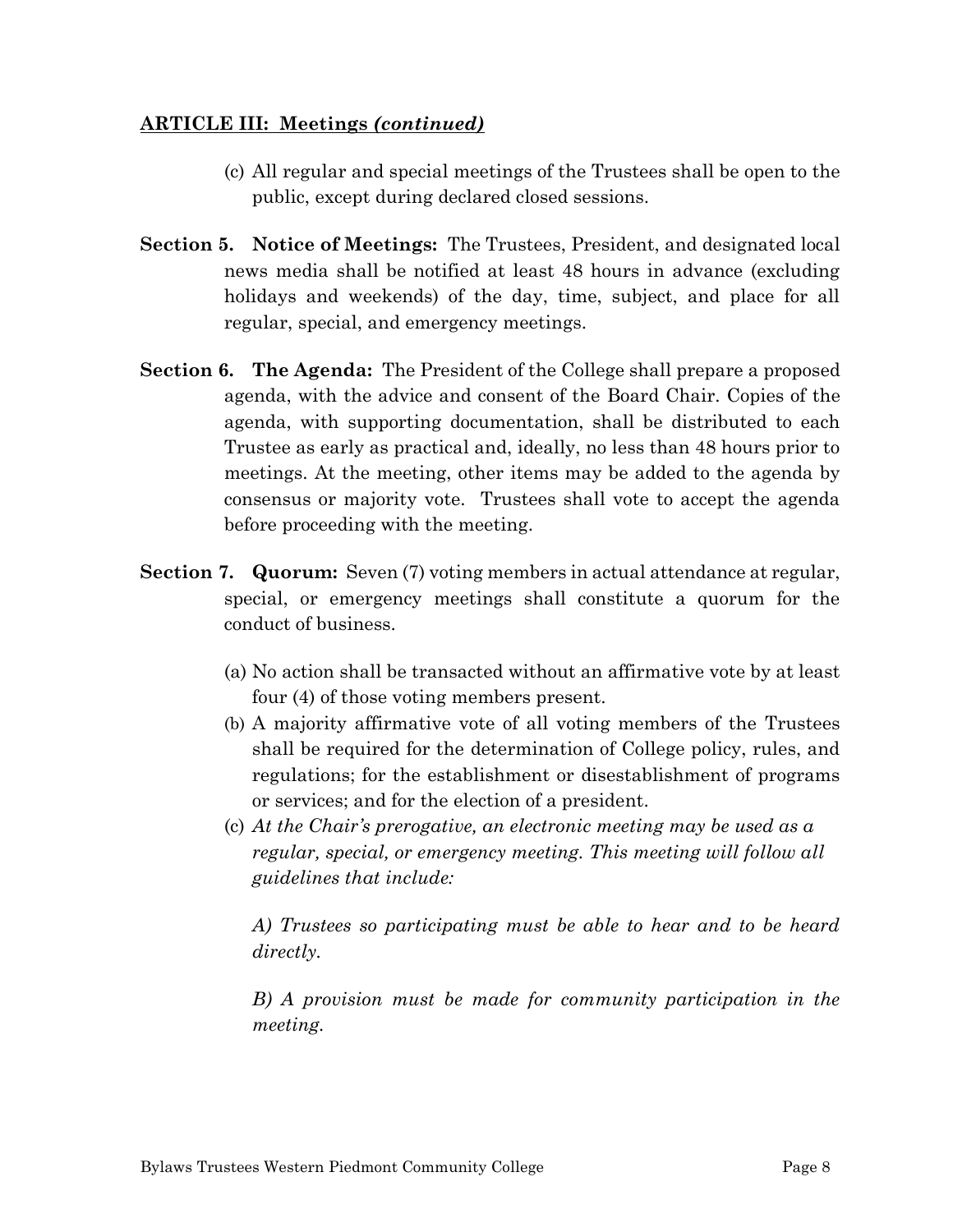#### **Section 8. Absences**

- (a) Any Trustee who will be absent from one of the regular meetings shall notify the President's office of this absence. The Trustee Chair will be informed and the absence and notification shall be entered into the minutes. The Trustee Liaison shall keep a running tally of absences of Trustees and will notify the Chair.
- (b) The executive committee shall discuss any Trustee who has been absent from three or more meetings in a 12-month period and in the event that it is determined that the absences have occurred without a justifiable excuse the executive committee may recommend to the Trustees that, in accordance with GS 115D-12, (b) may "declare the office vacant". In accordance with GS 115D-12 (c) any vacancy will be filled by the appointing authority.
- (c) Trustee offices may become vacant for reasons as outlined in GS 112D-19 and In accordance with GS 115D-12 (c) any vacancy will be filled by the appointing authority.

#### **Section 9. Individual or Group presentations**

(a) Any individual or organized group who desires to appear before the Trustees shall state in writing the purpose of such appearance and the name of each person who is to appear as a spokesperson. Except upon invitation of the President, this information shall be filed with the office of the President at least five (5) working days in advance of the Trustee meeting at which the appearance is desired in order that it may be included in the agenda for the meeting. Oral statements made by persons wishing to address the Trustees shall be limited to five (5) minutes for a total of thirty (30) minutes per meeting of the Trustees.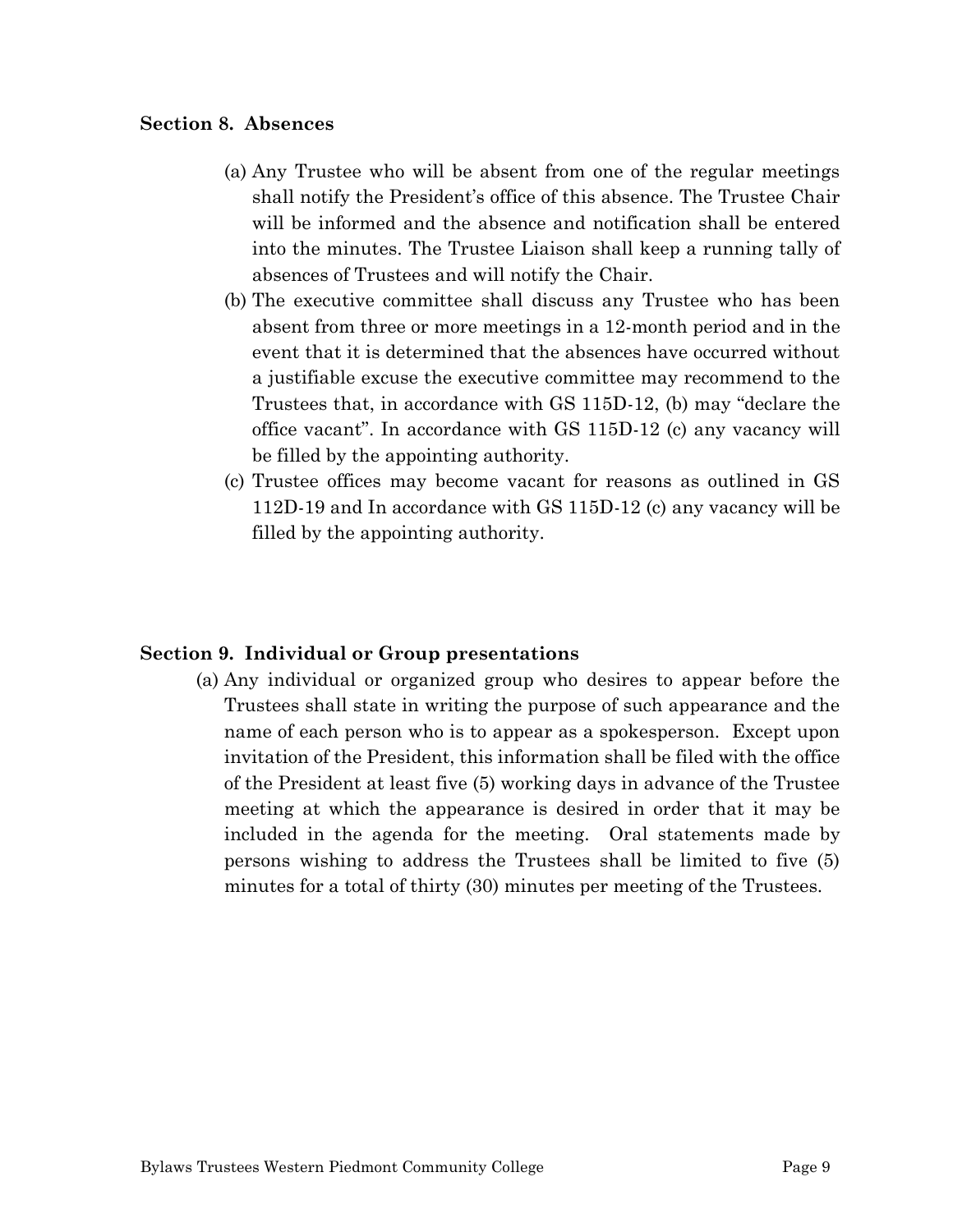## **ARTICLE IV: OFFICERS AND DUTIES**

- **Section 1. Officers:** The corporate officers for The Trustees of Western Piedmont Community College shall be a Trustee Chair, Vice Chair, and Secretary.
	- (a) The President shall designate a College staff member as Trustee Liaison to assist the Trustee Secretary in recording all official minutes, subject to the approval of the Trustee Chair and Secretary.
	- (b) The President shall serve as Executive Officer of the Trustees upon appointment by the Trustees and at the pleasure of the Trustees. The duties of the Executive Officer of the board will be:
		- 1) In consultation with the Chair, to develop the agenda for each meeting
		- 2) Communicate with the Trustees on issues relating to the college
		- 3) Serve as a conduit to the college faculty and staff for the Trustees
- **Section 2. Election:** The Trustee Chair, Vice Chair, and Secretary shall be elected by the Trustees from its membership at the Annual Meeting, and shall assume office at the close of that meeting.

At the last regular meeting prior to the Annual Meeting, the Chair shall appoint a nominating committee of at least three Trustees to prepare a slate of nominees to be presented at the Annual Meeting.

Election of the new Chair, Vice Chair, and Secretary will occur prior to the end of the meeting. In the event the Trustees need to go into a closed session the election of officers will occur after the board returns to regular session at the conclusion of the closed Session.

The first order of business for the incoming Chair will be to select standing committees' members including committee chair. This will be done before the Annual Meeting concludes; or, at the discretion of the new Chair, will be done within two weeks after the Annual Meeting and communicated to the President's office. Notification of committee assignments will be through the President's office as soon as possible after the selection of officers has been made.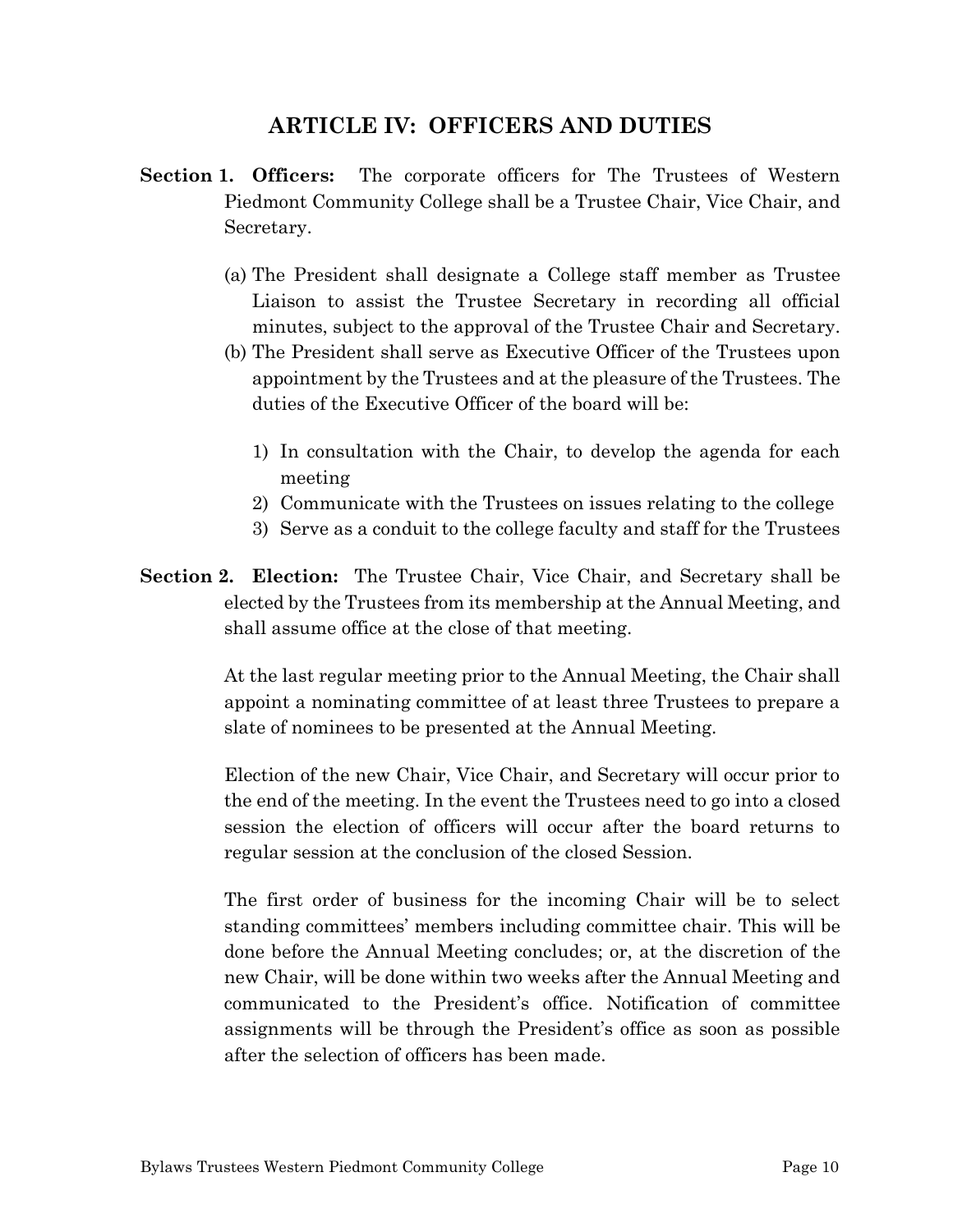- **Section 3. Terms of Office:** The Chair, Vice Chair, and Secretary shall be elected for a period of one year beginning with the close of the Annual Meeting.
	- (a) The Trustee Chair, Vice Chair, and Secretary shall be eligible for election by the Trustees to no more than two consecutive terms.
	- (b) The Trustee Chair may be elected to a third consecutive term when a majority of Trustees determine that a change of the Trustee Chair would seriously affect on-going negotiations or other activities of the Trustees; however, under no circumstances may the same person serve more than three consecutive terms.
- **Section 4. Duties:** The officers of The Trustees of Western Piedmont Community College shall perform those duties prescribed in these *Bylaws* subject to the General Statutes of North Carolina and to the St**ate Board Community College Code.**
- **Section 5. Trustee Chair:** The Trustee Chair shall call meetings; preside over all meetings of the Trustees appoint Trustees to serve as board members for other organizations as necessary; appoint committees and serve as a voting member on all standing committees; execute contracts and other documents in the name of the board on the authority of the Trustees; and discharge other duties as delegated by the Trustees.
- **Section 6. Trustee Vice Chair:** The Vice Chair of the Trustees shall preside in the absence of the Trustee Chair and perform all those duties with full authority; serve as a voting member on all standing committees; and discharge other duties as delegated by the Trustees.
- **Section 7. Trustees Secretary:** The Secretary of the Trustees shall be responsible for overseeing all trustee records, including the work of the Trustee Liaison to the Trustees and of the specific activities listed below:
	- (a) Maintenance of accurate official minutes of all meetings of the Trustees and the distribution of such minutes to Trustees and to the President prior to the next scheduled meeting.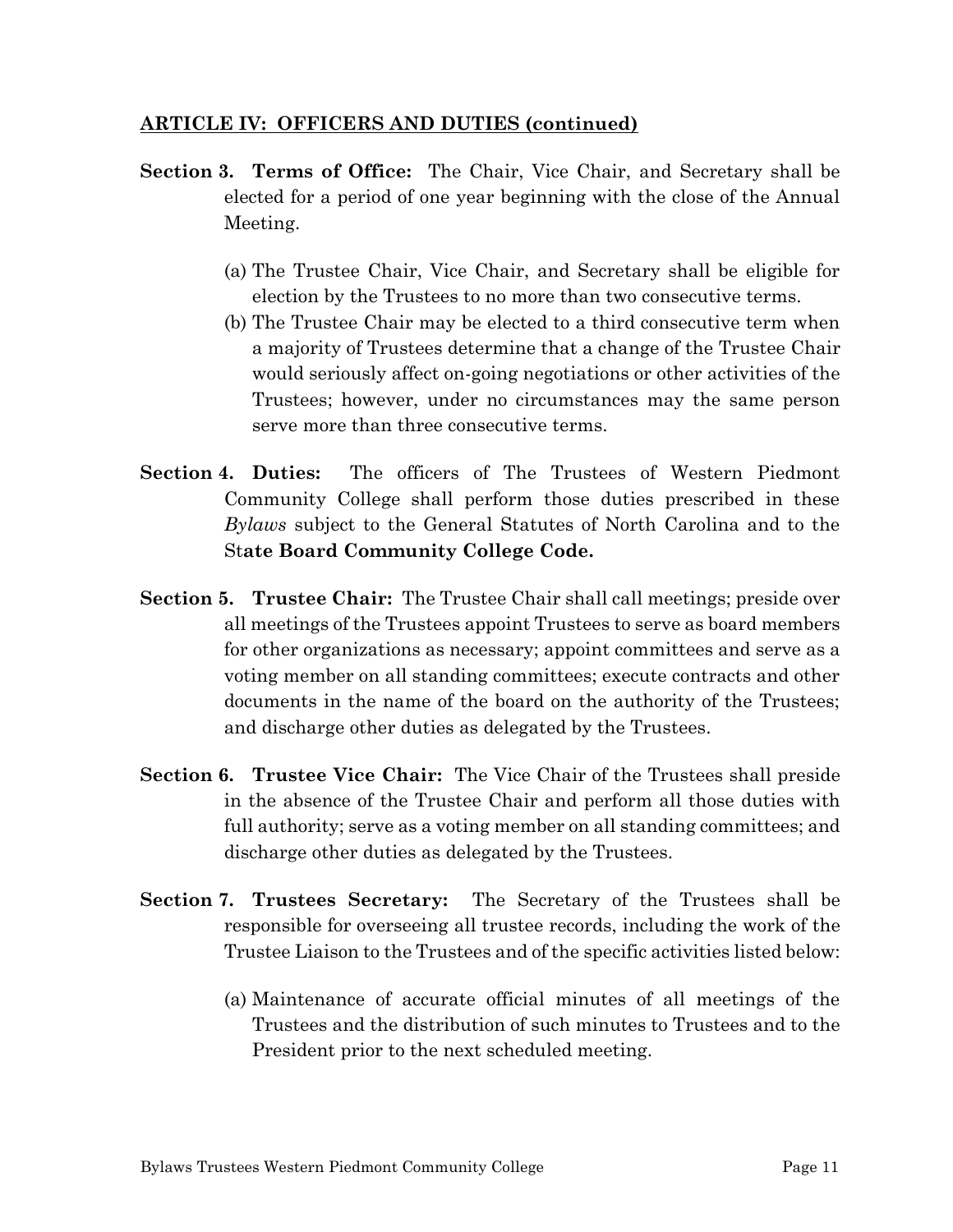- (b) Use of the Corporate Seal affixed to all official Trustee board documents and attested to by the Secretary's signature (custody of the Seal maintained by the college).
- (c) Maintenance of all official records and documents of the Trustees, including distribution of the *Bylaws*, rules, and policies to Trustees and the College President.
- (d) Preparation and maintenance of the *Bylaws* of the Trustees, its amendments and other policies, regulations, and procedures related to trustee activities.
- (e) Timely notification to all participants, with Trustee Chair approval, of all meetings of the Trustees.
- (f) In the event of a trustee vacancy, the Secretary shall immediately deliver a written notice to the appropriate appointing agency to request that a replacement for the unexpired term be named within sixty (60) days following the vacancy.
- **Section 8. Succession of Officers:** In the event that any of the elected officers of the Trustees of Western Piedmont Community College become unable to complete their term, the replacement for those officers will be as follows:
	- (a) If the chair of the Trustees is unable to fulfill his or her one-year term, the President's office will be so informed. Upon receipt of this information the President will inform the Vice-Chair of the Chair's inability to complete his or her term and the Vice-Chair will immediately assume the duties of Chair. If the Vice-Chair is unable or unwilling to assume the duties of Chair then the Secretary will assume those duties.
	- (b) If the Vice-Chair's office become vacant for any reason then the Chair will select a new Vice-Chair to fulfill the remainder of the one-year term of office of the Vice-Chair.
	- (c) If the Secretary's office becomes vacant for any reason then the Chair will select a new Secretary to fulfill the remainder of the one-year term of office for the Secretary.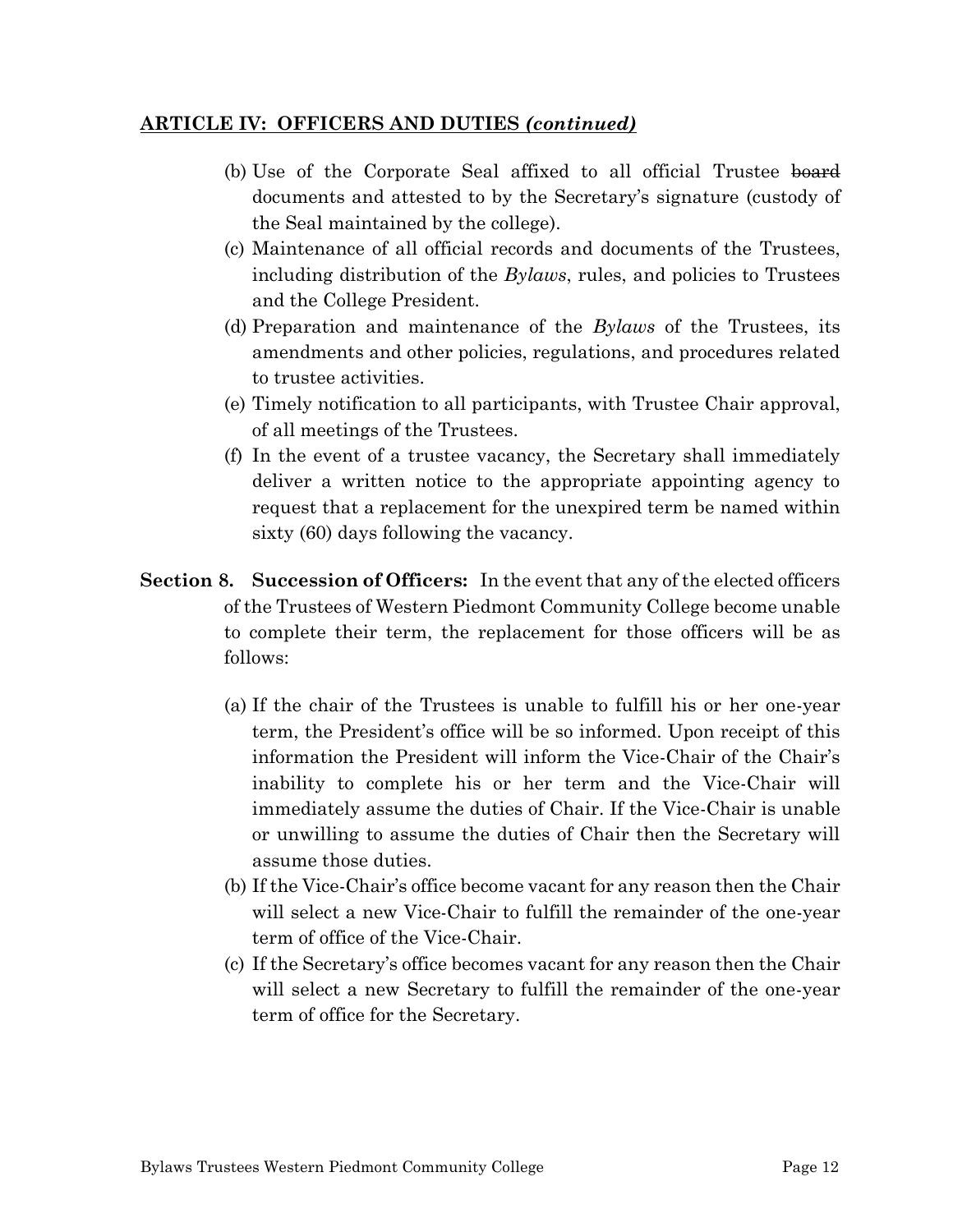- (d) In the event all offices become vacant at the same time or in the event that, following the line of succession no one is willing or able to assume the next level of responsibility, the President of the College will convene an emergency meeting of the Western Piedmont Trustees and following the proscribed procedures will conduct an election for the Chair, Vice-Chair, and Secretary. The President will conduct the meeting until the election is concluded at which time the new Chair will take over the proceedings.
- **Section 9. The President:** The President of the College shall be qualified by training, experience, habits, and philosophy to develop and maintain a high quality comprehensive community college in accordance with the laws of North Carolina, the rules of the State Board of Community Colleges, and sound public education practice.

The President shall serve under a written contract of one or more years. An annual performance evaluation of the President will be conducted by Trustees and shall, at minimum, comply with certain procedures prescribed by the State Board of Community Colleges. A letter signed by the Chair to the State President prior to June 30 of each year indicates completion of this task.

The President's normal duties shall include the following:

- (a) To attend and participate, without vote and at the pleasure of the Trustees, in all Trustee meetings.
- (b) To be responsible for all administrative and management aspects in the operation and development of the College.
- (c) To submit recommended policies and procedures to the Trustees when requested to do so by the Trustees or when the President deems it to be in the best interest of the College to do so.
- (d) To follow the substantive change policies of the Southern Association of Colleges and Schools Commission on Colleges (SACSCOC) and inform the Commission of all required significant modification or expansion of the nature and scope of an accredited institution.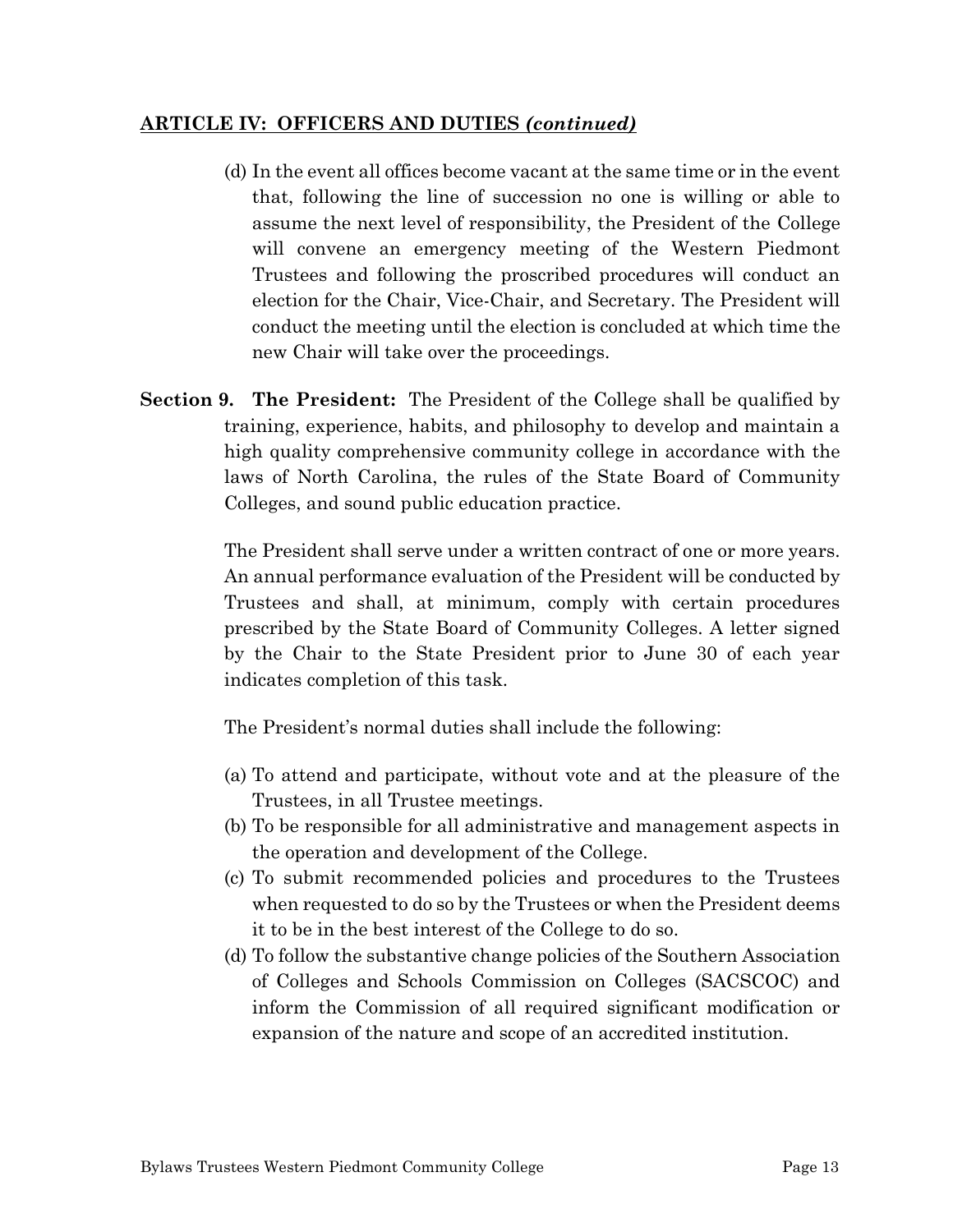- (e) To recommend implementation of new educational programs and services which are educationally and financially feasible and which meet the stated mission of Western Piedmont Community College pursuant to appropriate General Statutes and policies of the State Board of Community Colleges.
- (f) To appoint, with the advice and consent of the Trustee's Executive Committee of the Trustees, lay advisory committees, as needed, for educational programs and services.
- (g) To advise the Buildings & Grounds Committee and Trustees on the planning, construction, and utilization of College facilities.
- (h) To advise the Finance and Investments Committee and Trustees on the financial and budgetary needs of the College.
- (i) To employ or dismiss all full-time personnel of the College, pursuant to the standards established by the State Board of Community Colleges.
- (j) To discharge any and all other duties delegated by the Trustees.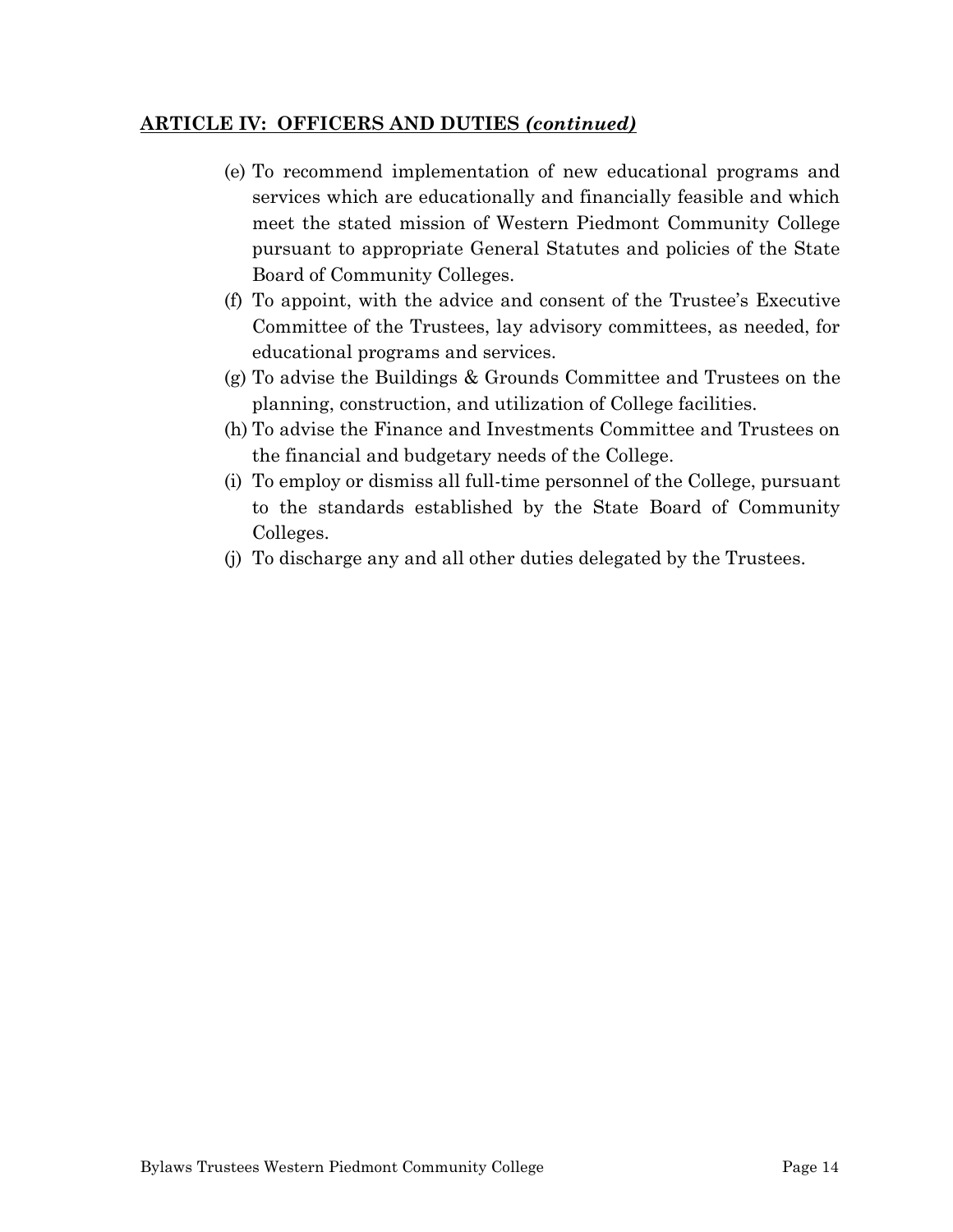## **ARTICLE V: COMMITTEES**

- **Section 1. Appointment:** The Trustee Chair shall establish such standing and *ad hoc* committees as deemed necessary to secure, protect, and assure the Mission of the College. The Chair shall appoint committee members following elections at the Annual Meeting; or, at the discretion of the new Chair, will be appointed within two weeks after the Annual Meeting. The Chair and Vice Chair shall serve on all standing committees as voting members.
- **Section 2. Quorum:** A majority of committee members being present shall constitute a quorum to conduct business.
- **Section 3. Rules of Order:** *Robert's Rules of Order* (current edition) shall govern all committee meetings; however, no second is required to motions before voting. Except for closed sessions, all committee meetings shall be open to the public. Committee chairs shall report at the next regular or special meeting of the Trustees those assigned matters under consideration and recommendations requiring Trustee action.
- **Section 4. Limitations to Authority:** Trustee committees are created to study, to formulate proposals, and to report recommendations to the trustees. Neither standing nor *ad hoc* committees of the board are authorized to act or to speak for the Trustees of Western Piedmont Community College, unless expressly, directly, and specifically approved to do so by the board. When such authority is so delegated, the committee chair shall report in writing, within a reasonable time, to the Trustee Chair the action taken. The action of the committee under such authority shall be considered a final action of the Trustees.

#### **Section 5. Standing Committees of the Trustees:**

#### **A. Executive Committee**

(a) Committee membership consists of the Trustee Chair, Vice Chair, and chairpersons of the Personnel, Finance and Investments, Buildings & Grounds and Governmental Relations committees. The Trustee Chair shall serve as committee chair and designate the Trustee Liaison to record minutes.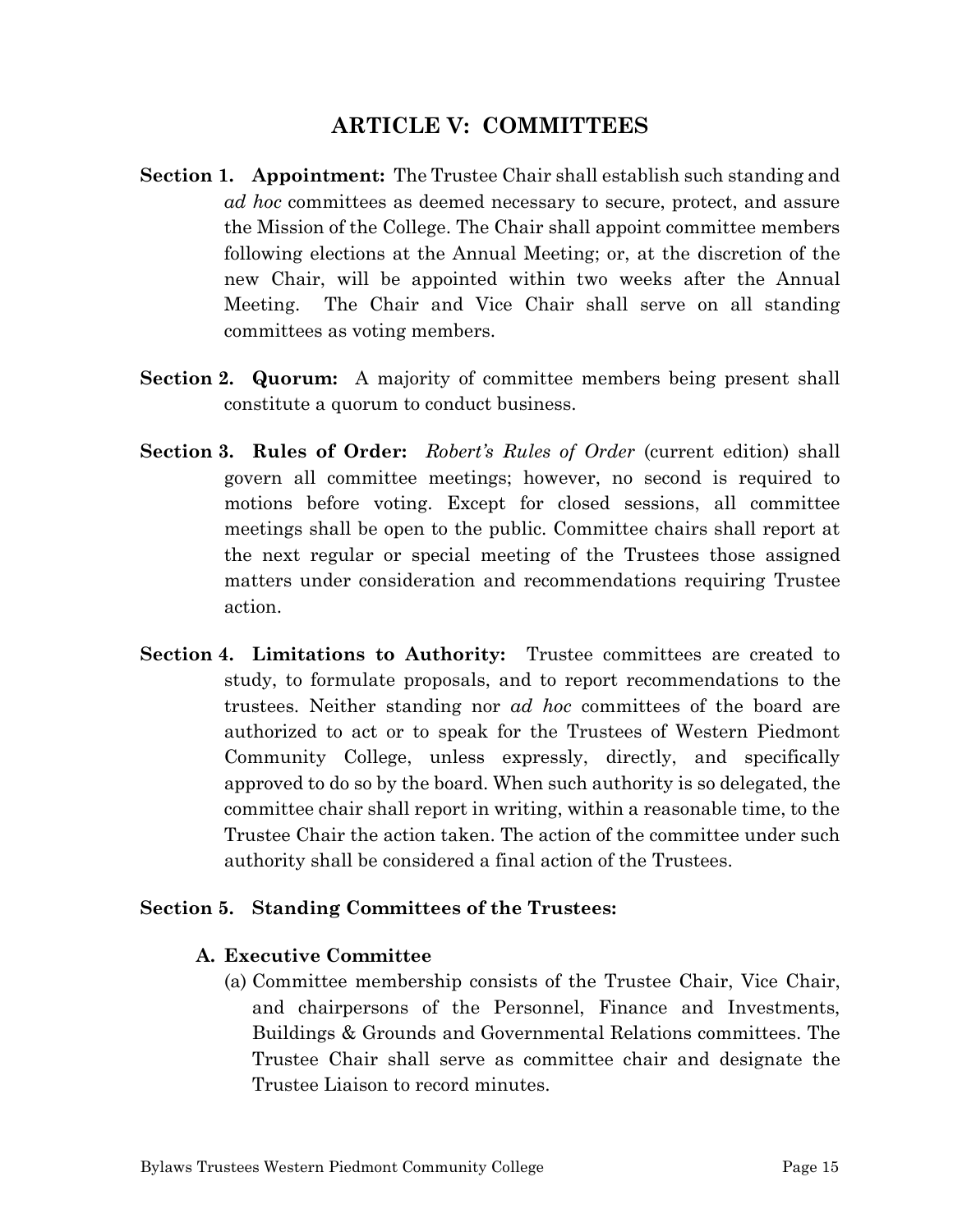- (b) The purpose of the Executive Committee is to exercise all those powers, privileges, and prerogatives of the Trustees for emergency matters which cannot be postponed until a regular or special meeting of the Trustees, except those rights expressly reserved to the full board in these *Bylaws*. All such actions of the Executive Committee shall be final. Full board may need to ratify all decisions made by the executive committee.
- (c) During emergencies between meetings of the Trustees, and after conference with the President, the Executive Committee shall have control and direction of all officers, functions, committees, and activities of the Trustees.
- (d) The Executive Committee may, at any time, request counsel from trustee members, even when the committee is authorized to act.
- (e) The Executive Committee shall submit a full report of all actions taken to the next meeting of the Trustees and submit such recommendations as it deems in the best interest of the College.

#### **B. Personnel Committee**

- (a) Committee membership is comprised of three (3) Trustees, plus the Trustee Chair and Vice Chair serving as voting members. The committee chair shall be selected by the Trustee Chair.
- (b) The Trustee Secretary, or the Trustee Liaison, shall serve as recording secretary to the committee.
- (c) The purpose of the Personnel Committee, subject to N.C. General Statutes and to applicable rules of the State Board of Community Colleges, is to study, review, investigate, formulate proposals and make recommendations, after conference with the President, to the Trustees for action. Areas of responsibility are:
	- 1) To be informed by the President, of the employment or dismissal of full-time administrative officers, professional staff, and instructional faculty of the College.
	- 2) To act upon such other items, regular and special, as the Trustees may authorize.
- (d) The Personnel Committee will meet as necessary to discharge its functions and report its activities at the next Trustee meeting.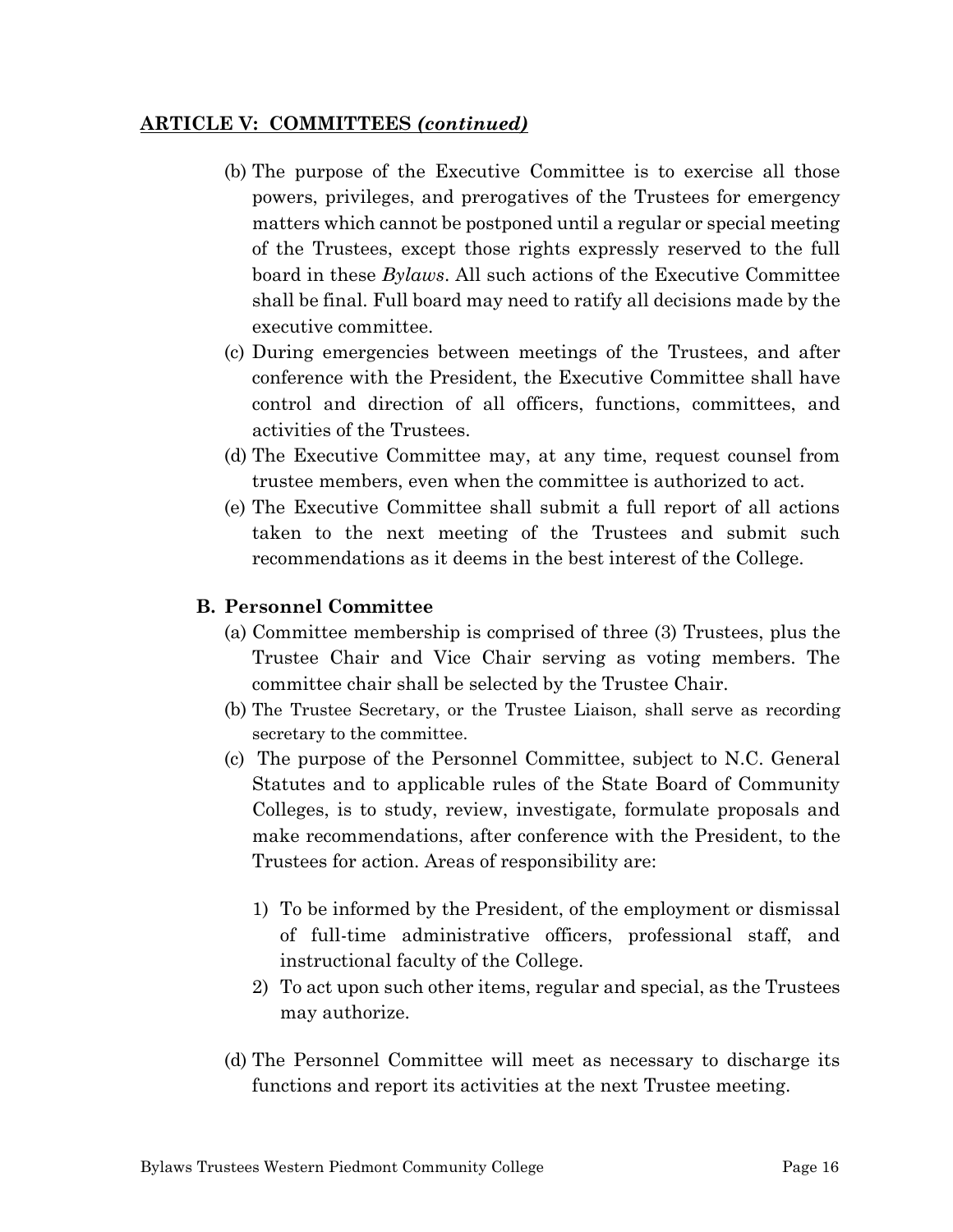#### **C. Buildings & Grounds Committee**

- (a) Committee membership is comprised of three (3) Trustees, plus the Trustee Chair and Vice Chair serving as voting members. The committee chair shall be selected by the Trustee Chair.
- (b) The Trustee Secretary, or the Trustee Liaison, shall serve as recording secretary to the committee.
- (c) The purposes of the Buildings & Grounds Committee, subject to N.C. General Statutes and applicable rules of the State Board of Community Colleges, is to study, review, investigate, formulate proposals and make recommendations, after conference with the President, to the Trustees for action. Areas of responsibility are:
	- 1) To carry-out, or require to be carried-out, those studies relating to maintenance and construction of buildings and grounds.
	- 2) To recommend suitable planners, engineers, or architects for campus buildings and grounds.
	- 3) To protect the interest of the College in all contracts for architectural, engineering, construction, and similar services.
	- 4) To submit to the Trustees for action a long-term Master Campus Plan with appropriate revisions from time to time.
	- 5) To recommend to the Trustees the advertising for construction bids and the awarding of contracts.
	- 6) To submit to the Trustees for action a campus Maintenance Plan and a Safety Plan with appropriate revisions from time to time.
	- 7) To study and recommend appropriate and adequate insurance coverage for campus facilities and for their contents.
	- 8) To study actions to secure or grant easements and rights-of-way and to secure, accept, or relinquish campus properties.
	- 9) To act upon such other items as the Trustees may authorize.
- (d) The Building and Grounds Committee will meet as necessary to discharge its functions and report its activities at the next board meeting.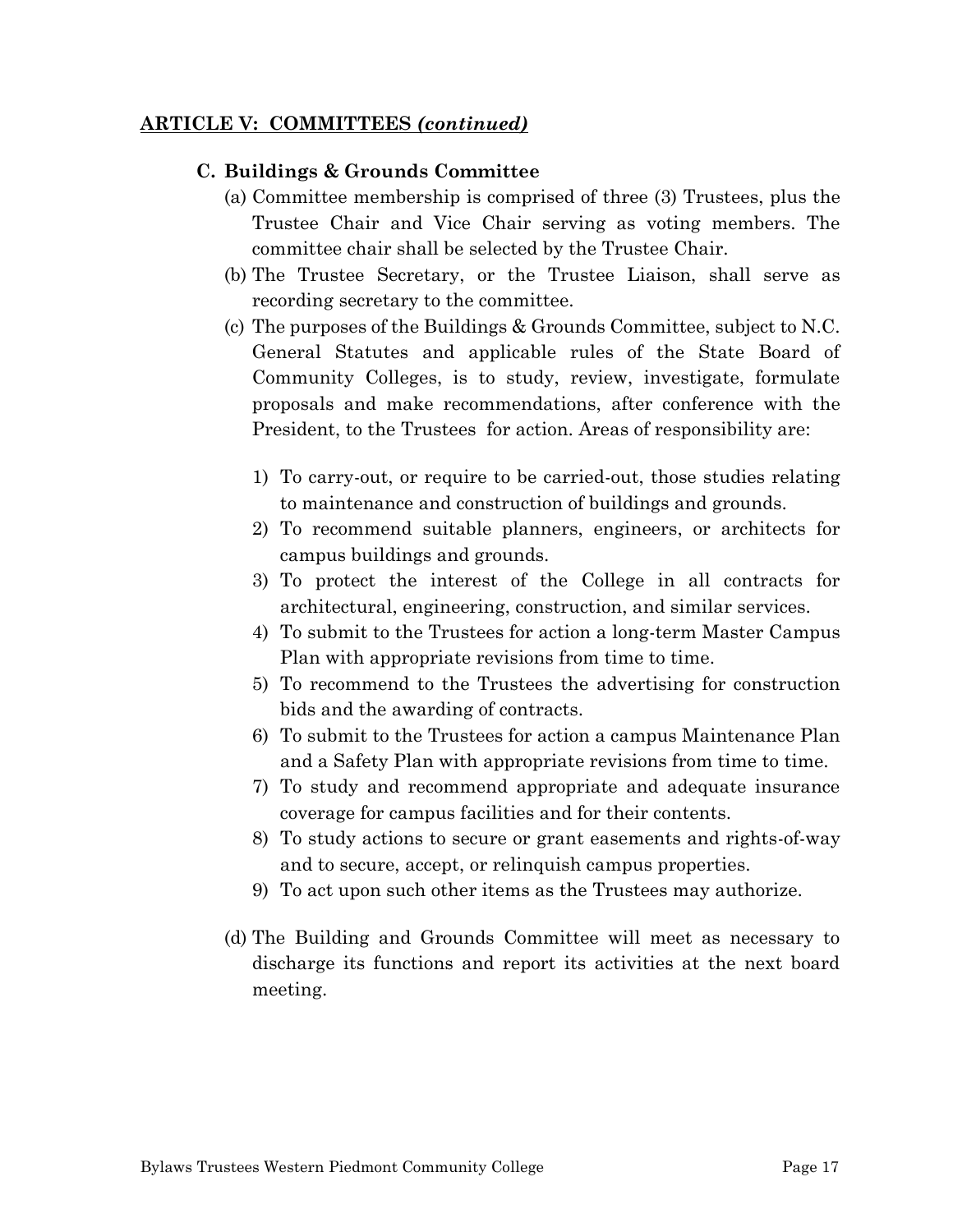#### **D. Finance and Investments Committee**

- (a) Committee membership is comprised of three (3) Trustees, plus the Trustee Chair and Vice Chair serving as voting members. The committee chair shall be selected by the Trustee Chair.
- (b) The Trustee Secretary, or the Trustee Liaison, shall serve as recording secretary to the committee.
- (c) The purpose of the Finance and Investments Committee, subject to North Carolina General Statutes and to applicable rules of the State Board of Community Colleges, is to study, review, investigate, formulate proposals and make recommendations, after conference with the President, to the trustees for action. Areas of responsibility are:
	- 1) To study and to recommend to the trustees revised or new fiscal policies for College operations.
	- 2) To receive, study, and recommend to the Trustees the President's proposed current annual operations and capital outlay budgets.
	- 3) To study and recommend to the Trustees any budget revisions and special or unexpected expenditures proposed by the President.
	- 4) To review budget reports, accounting and purchasing practices.
	- 5) To study and recommend depositories and investments for unrestricted monies, surplus funds, or securities; and the receipt, depositing, accounting, and expenditure of all trust and non-trust funds of the College to include:
		- a. Investment decisions shall be solely in the interest of the College and the students, faculty, and staff of the College;
		- b. The investments shall be for the exclusive purpose of providing an adequate return to the College;
		- c. Investments shall be made with the care, skill, and caution under the circumstances then prevailing which a prudent person acting in a like capacity and familiar with those matters would use in the conduct of an activity or like character and purpose;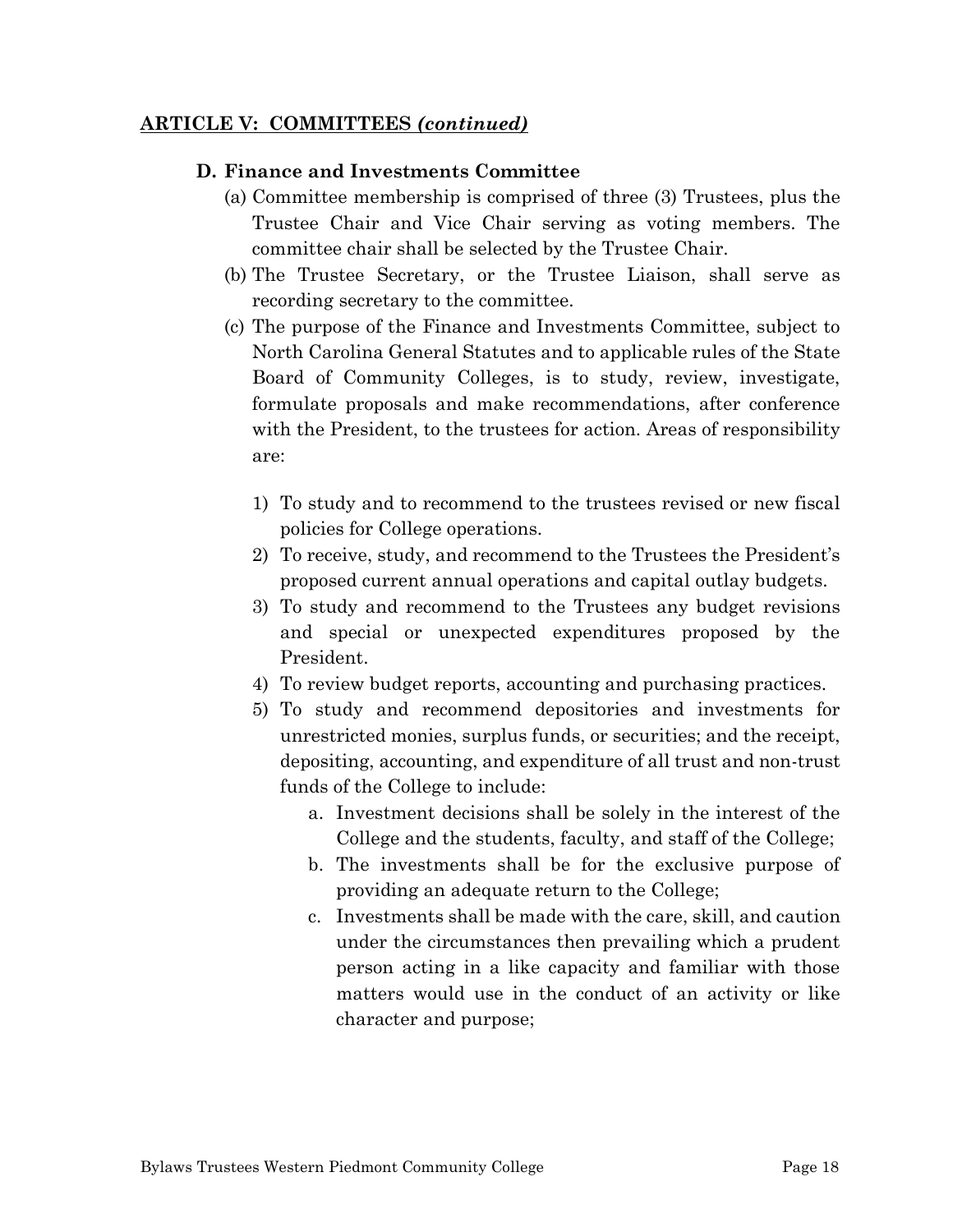- d. Investment decisions shall be made impartially, taking into account the best interest of the College, with special attention to conflicts of interest or potential conflicts of interest;
- e. Investments shall incur only costs that are appropriate and reasonable.
- 6) To review policies and procedures concerning the receipt and disposition of gifts, bequests, grants and donations to the College.
- 7) To review contractual procedures for instruction, research or similar services with private or governmental agencies or persons.
- 8) To annually review salaries for all full-time College employees, including increases and decreases proposed by the President.
- 9) To develop, or have developed, appropriate budget requests for submission to the Burke County Commissioners, the State Board of Community Colleges, the North Carolina Legislature, and other agencies in an attempt to secure adequate funds for operations and capital improvements.
- 10) To study and recommend to the Trustees appropriate bonding policies for College employees entrusted with funds of all kinds.
- 11) To review proposed transfers of local contingency funds to operating line items within the budget.
- 12) To receive and examine annual financial audits and make such recommendations to the Trustees as may be appropriate.
- 13) To act upon such other items as the Trustees may authorize.
- (d) The Finance and Investments Committee will meet as necessary to discharge its functions, and report at the next Trustee meeting.

#### **E. Governmental Relations Committee**

- (a) Committee membership is comprised of three (3) Trustees, plus the Trustee Chair and the Vice Chair Servings as voting members.
- (b) The Trustee Secretary, or the Trustee Liaison, shall serve as recording secretary to the committee.
- (c) The purpose of the Legislative Committee is to: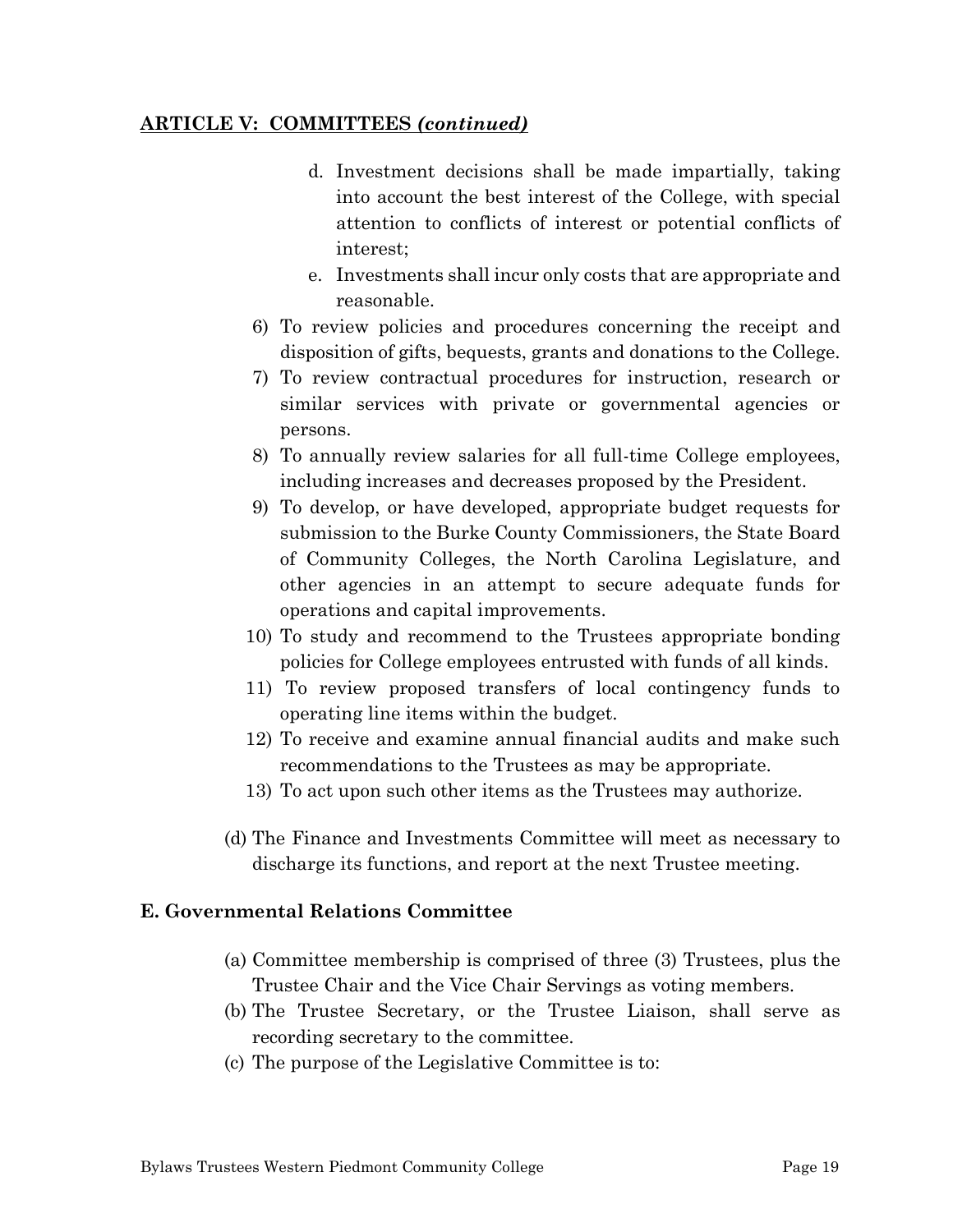- 1) Keep the WPCC Trustees informed of political changes that happen at the local, state and national level that may impact the college
- 2) Serves as a conduit from the Trustees to local and national legislators regarding the college's needs
- 3) Work with the President, NC Association of Community College Trustees, and the NC Community College President's Association to develop legislation that will be of benefit to WPCC and to NC Community Colleges
- 4) Inform the Trustees at regular intervals about new initiatives, changes to legislation, and other governmental interactions that might affect the operation of the college.
- (d) The legislative committee will meet as necessary to discharge its duties.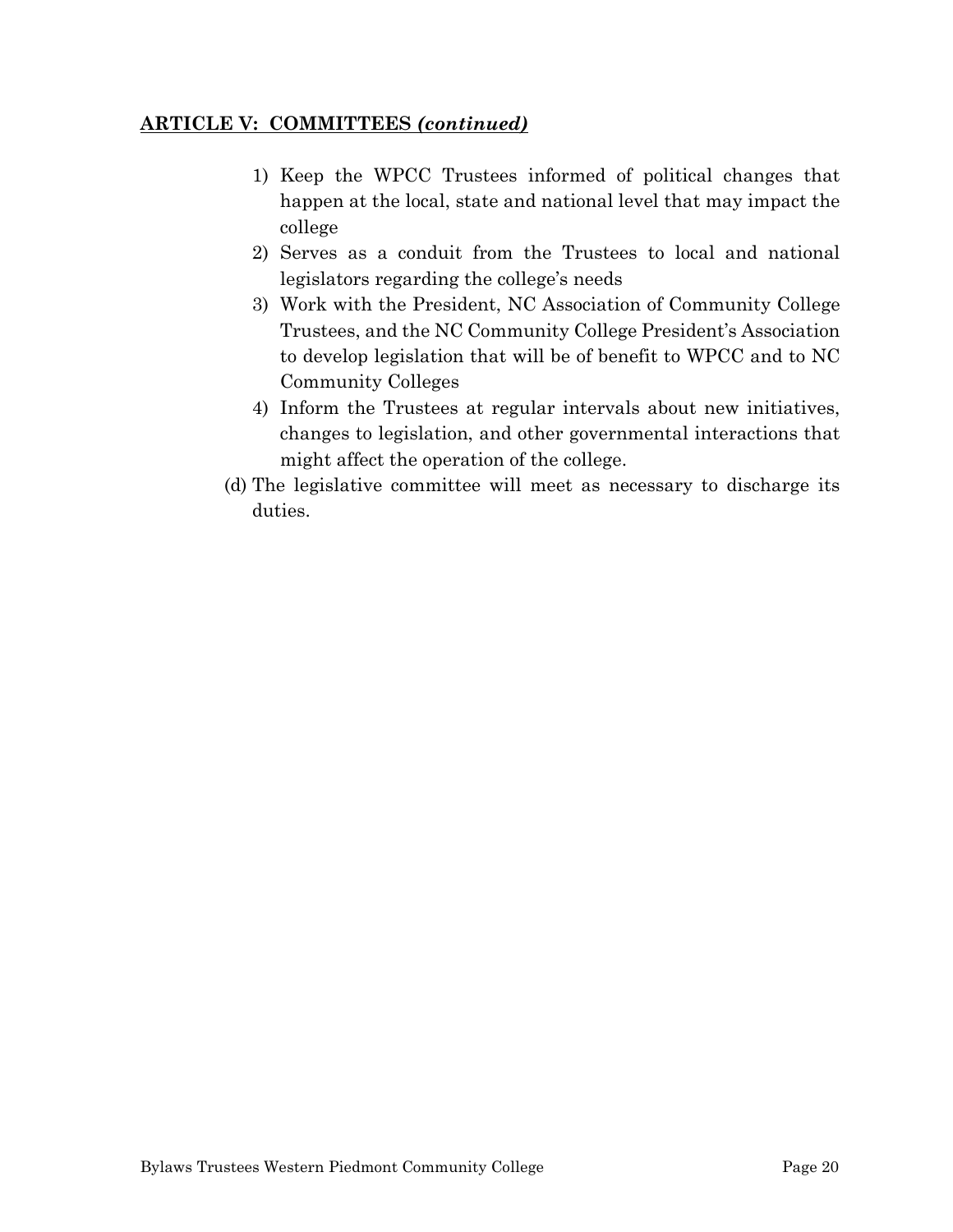## **ARTICLE VI: THE COLLEGE**

- **Section 1. The President:** The President shall be elected by the Trustees, with the advice and consent of the N.C. State Board of Community Colleges, and hold office at the pleasure of the Trustees.
	- (a) Appointment of the President shall be affirmed by the Trustee Secretary with a written employment agreement to the presidentelect, in duplicate, that indicates appointment, salary, term of office, and the responsibilities assumed by both parties, subject to the policies, rules and regulations of the Trustees, the College, N.C. General Statutes and the State Board of Community Colleges.

This agreement shall state that in accepting the office, the elected President approves and agrees to support the stated mission, goals, and policies of Western Piedmont Community College.

- (b) The President shall have full authority and responsibility for the operation of the College under the policies, rules, and regulations set by the Trustees and the State Board of Community Colleges and within the budgets approved by the Trustees.
- (c) The Trustees of Western Piedmont Community College shall at all times exercise its governance of the College through the President.
- (d) The President shall have the authority to employ or dismiss all fulltime administrative officers, professional staff, instructors, and all other College personnel.
- (e) The President shall have authority to plan, design, and implement educational policies, programs, and services, with the advice and consent of the Trustees.
- (f) The President, or a designee, shall prepare and submit to the Trustees an annual line item budget for current operations and capital outlay.
- (g) The President shall carry out other duties as delegated by the Trustees.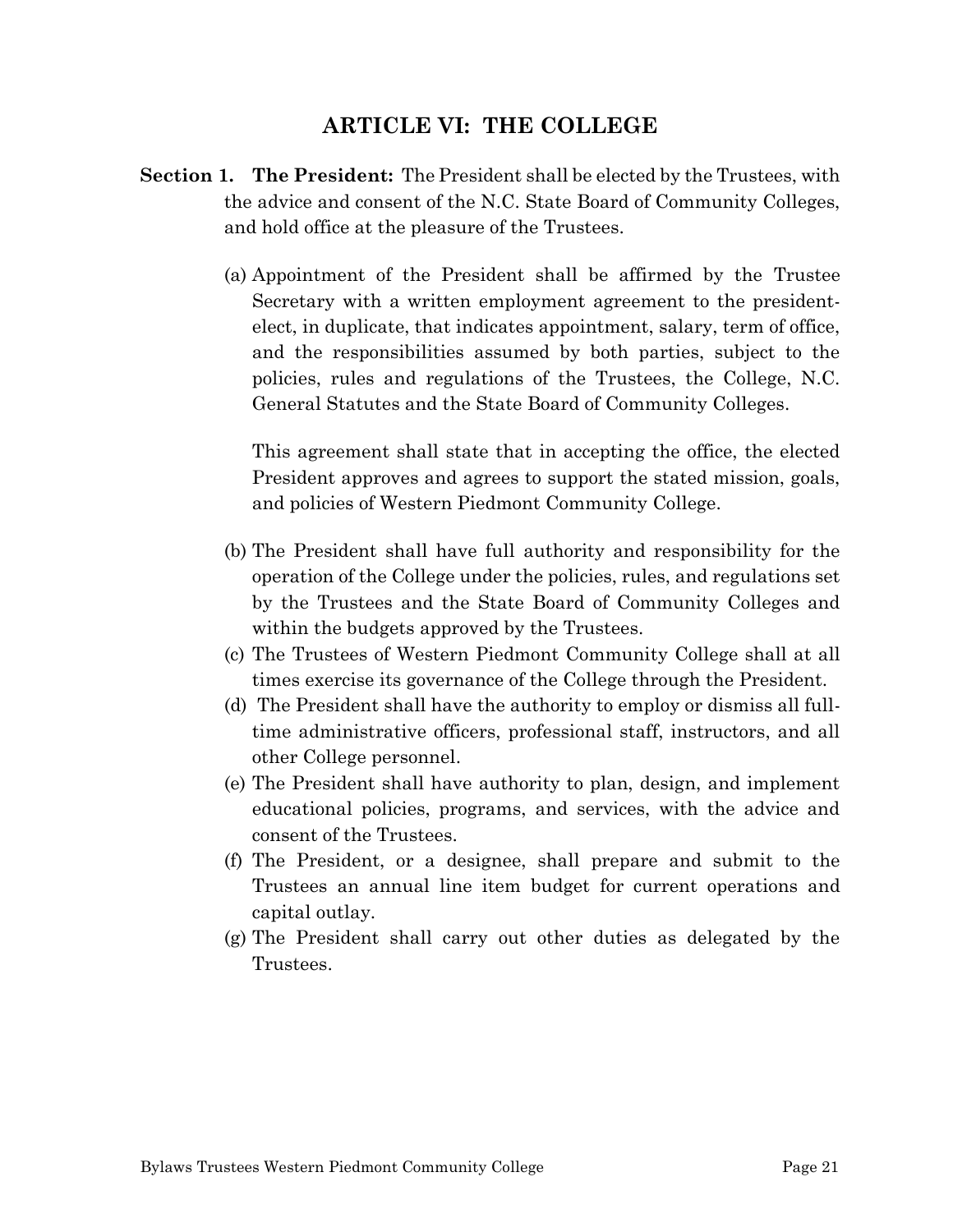#### **ARTICLE VI: THE COLLEGE** *(continued)*

**Section 2. Succession to the Presidency:** Unless the Trustees rule otherwise, the Vice President for Administrative Services, in the event of the President's death or incapacity due to illness, serious disability, resignation, dismissal, or any similar reason, shall serve as actingpresident of the College until the Trustees select a temporary or permanent President.

#### **Section 3. Other College Personnel:**

- (a) The Trustees of Western Piedmont Community College shall at all times insure that all employees in all classifications at the College shall be of such character, habits, philosophy, and competence that their influence upon students, colleagues, and other publics will be wholesome and constructive.
- (b) Appointment of full-time administrators, professional staff, and instructors, and all other employees shall be made by the President, or a designee, with a written agreement, in duplicate, of their election, salary, term of office, and setting forth responsibilities assumed by both, subject to these *Bylaws*, other policies, rules and regulations of the Trustees, applicable N.C. General Statutes and rules of the State Board of Community Colleges.

This agreement shall state that in accepting the office, the employee approves and agrees to support the stated mission, goals, and policies of Western Piedmont Community College.

- **Section 4. Purpose:** Any purpose, mission, or goals adopted by the College, and approved by the Trustees, shall automatically become a part of these *Bylaws* and, as such, shall be subject to amendment by the Trustees under Article VII. Each year the Trustees will review and reaffirm or revise the mission and goals of Western Piedmont Community College during the Annual Meeting.
- **Section 5. Academic Freedom and Responsibility:** The College is dedicated to disseminating knowledge; engendering and developing human skills, competencies, and understandings; and the nurturing of those personal and intellectual habits and attitudes characteristic of responsible individuals in an open, free, and democratic society.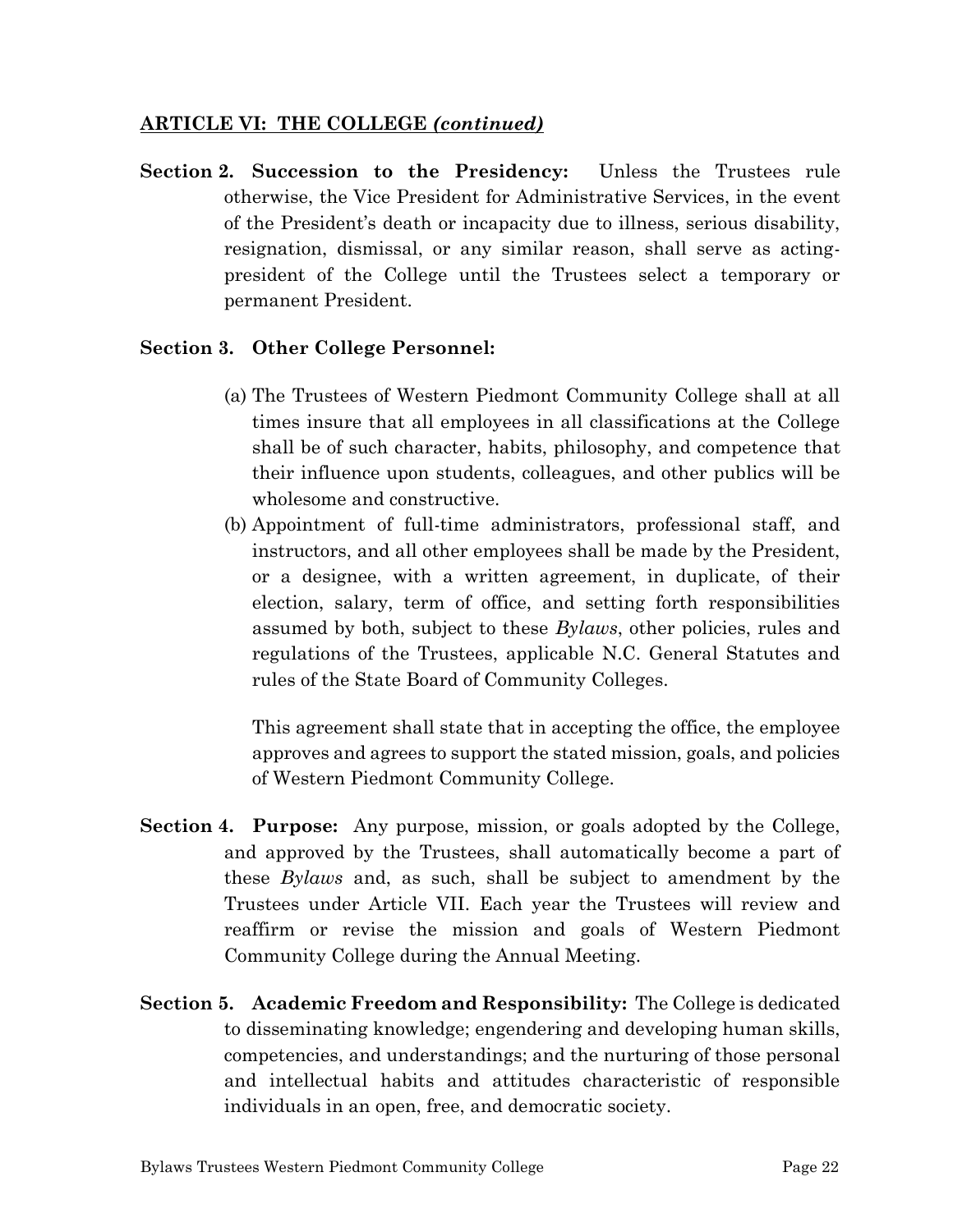#### **ARTICLE VI: THE COLLEGE** *(continued)*

The Trustees, therefore, shall guarantee and protect this academic freedom at Western Piedmont Community College for students and instructors alike. In addition, the Trustees shall require the exercise of responsible judgment on the part of all students and employees as they seek to accomplish their individual tasks.

#### **Section 6. Awarding Degrees, Diplomas, and Certificates:**

- (a) The signatures of the Trustee Chair and the President shall be affixed to all degrees and diplomas awarded by the College in recognition of the satisfactory completion of an approved program of study.
- (b) The signatures of the President and Vice President for Academic Affairs shall be affixed to all certificates awarded in recognition of the satisfactory completion of an approved certificate program.

#### **Section 7. Interaction with College Students, Staff, and Faculty**

Trustees are encouraged to attend college events and notification to Trustees of these events is routed through the President's office and made available regularly to the Trustees. Trustees should exercise caution when discussing college business with students, faculty or staff and not make commitments that exceed the authority of the Trustees as a group or as individual Trustees

#### **Section 8. Critical Incidence Response**

(a) In the event of a critical incident at WPCC Trustees should follow the Emergency Guide especially those sections that detail the duties and responsibilities of the Trustees. Trustees will be informed of the any critical incidences as soon as possible and will be kept informed through the President's office.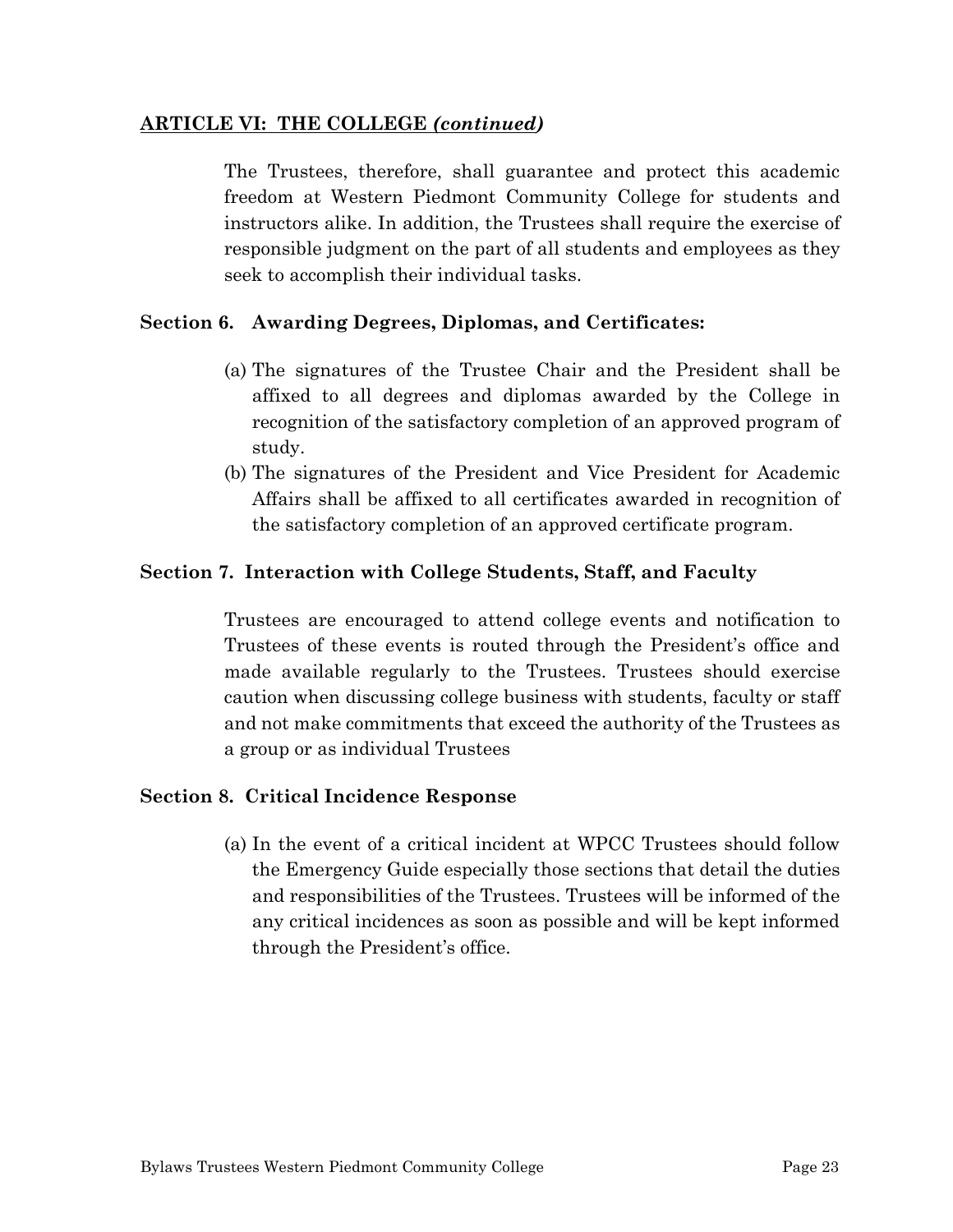#### **ARTICLE VI: THE COLLEGE** *(continued)*

#### **Section 9. Media Interaction**

(a) The college Public Information Office distributes official communications about the college. In the event that Trustees are contacted by the media regarding any events at the college Trustees should refer these individuals to the President's office or the Public Information Office for comment.

#### **Section 10. Social Media Use by Trustees**

(a) Trustees should exercise caution when posting information about the college operation, college business, or about individuals affiliated with the college. Trustees should not make comments on social media that exceed the authority of the Trustees as a group or individual Trustees.

#### **Section 11. Attendance at State and National Conferences**

(a) In consultation with the President of the college, the Chair of the Trustees will determine if funds are available for Trustees to attend conferences at the state and national level. The Chair will determine who among the Trustees should attend conferences. First priority for attending the state conference will be those Trustees who were newly appointed or were recently reappointed as these Trustees are required to attend new Trustee orientation.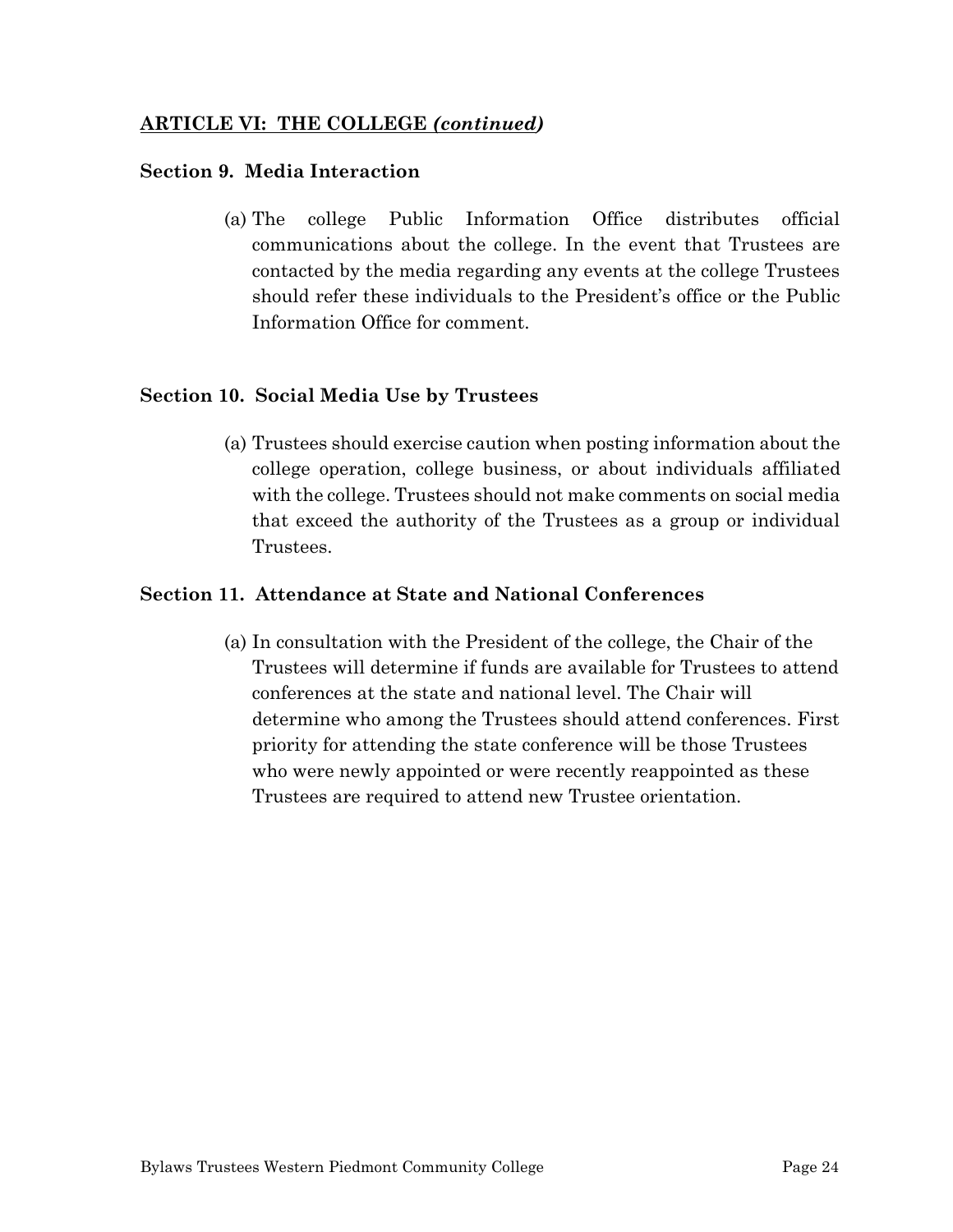## **ARTICLE VII: ADOPTION AND AMENDMENTS**

**Section 1. Amendments:** Amendments to these *Bylaws* may be proposed by any Trustee at any trustee meeting for voting at a subsequent meeting as set by the board Chair. Adoption of an amendment shall be by an affirmative vote of at least nine (9) present and voting members of the Trustees.

**Section 2. Adoption:** These *Bylaws* shall be officially adopted and implemented following an affirmative vote of at least nine (9) voting members of the Trustees of Western Piedmont Community College at a regular meeting, provided that each member has received a copy of the proposal at least fifteen (15) days prior to the scheduled meeting.

#### **Historical Notes:**

- First *Trustee Bylaws* adopted February 1965.
- Second edition revised and approved August 23, 1982.
- Third edition revised and approved February 15, 1990.
- Amendments April 5, 1993 Article II, Section 1: Appointments are so that only three vacancies occur each year; Article II, Section 2: The term of office for Trustees is four years…..; Article VI, Section 4: Each year the Trustees will review and reaffirm or revise the mission and goals of Western Piedmont Community College during the Annual Meeting.
- Amendment March 16, 1995 Article V, Section 1: Chair and Vice Chair shall serve as voting members on all standing committees.
- Reprinted and distributed March 1995.
- Amendment September 16, 1996 Article II, Section 4: A Trustee whose term has expired remains in office until another reappointment/appointment can be made;……….
- Amendment June 2, 2003 Article II: Membership, Section 5: Trustees may be removed by the membership only for cause and by procedures involving due process as provided by Chapter 115D-19 and any other relevant provisions of the North Carolina General Statutes. (To satisfy Southern Association of Colleges and Schools (SACS) recommendation.)
- Amendment October 3, 2011 Article V: Committees, Section D: Finance Committee renamed Finance and Investments Committee; granting additional investment flexibility and responsibilities regarding investments. (Clarified by 2011 Session of General Assembly)
- Reprinted and distributed to Trustees December 2011.
- Amendment November 5, 2012 Article IV: Officers and Duties, Section 8, The President: Addition of (d) as recommended to comply with SACSCOC requirements related to institutional governance standards.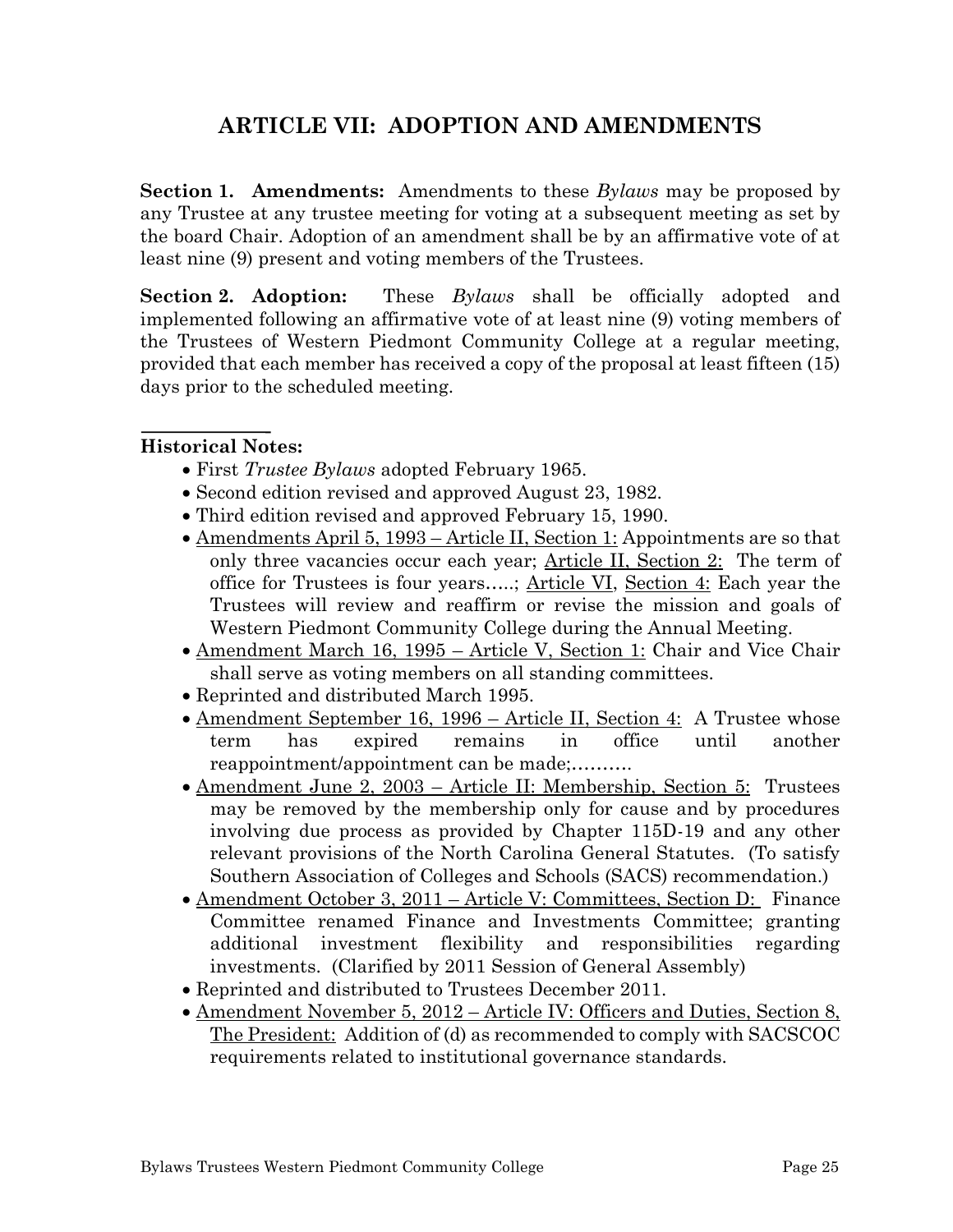#### **ARTICLE VII: ADOPTION AND AMENDMENTS** *(continued)*

- <u>Amendment February 3, 2014</u> Various sections to delegate employment of all personnel of the College to the President, pursuant to the standards established by the State Board of Community Colleges.
- <u>Amendment August 3, 2015</u> Article III Meetings Section 1. Schedule regular meeting dates revised. Regular schedule meetings of Trustees shall be held on the second Tuesday in the months of February, April, June, September and November at 3:00 p.m. on the campus of Western Piedmont Community College, Morganton, NC. A meeting in December may be convened upon the discretion of the Trustee Chair or President with the time and location to be announced as specified in Section 4. Notice of Meetings.
- Amendment March 9, 2016 Various sections edited including Article V, Section 5, A(b) "Increasing Powers of Executive Committee". New sections added: Article V, Section 5(e) Standing Committee "Governmental Relations", Article IV, Section 8 "Succession for Officer Terms" Article III, Section 8(a) "Allowance for Special Groups Addressing Trustees"; Article I, Section 5"Awarding of Trustee Emeritus Designation"; Article III, Section 7 "Interaction with College Students, Staff, and Faculty"; Article VI, Section 8 "Critical Incidence Response"; Article VI, Section 9 "Media Interaction"; Article VI, Section 10 "Social Media Use by Trustees"; Article VI, Section 11 "Attendance at State and National Conferences".
- <u>Amendment November 8, 2016</u> Article V: Committees. Section 1. Appointments and Section 5. Standing Committees of the Trustees (reduced membership from four (4) trustees to three (3) trustees with the Chair and Vice-Chair serving on each Standing Committee.
- Amendment April 10, 2018 Article III: Meetings. Section 6. The Agenda. Amendment allowed "At the meeting, other items may be added to the agenda by consensus or majority vote."
- *Temporary* Amendment July 16, 2019 Article III: Section 7 (Quorum). Temporary Amendment to allow voting by telephone or by other electronic means. Temporary Amendment expires June 30, 2020.
- Amendment Article III, Sec 1 and 7 June 16, 2020. Regarding number of meetings (Section 1) and Electronic meetings (Section 7 ( C ).)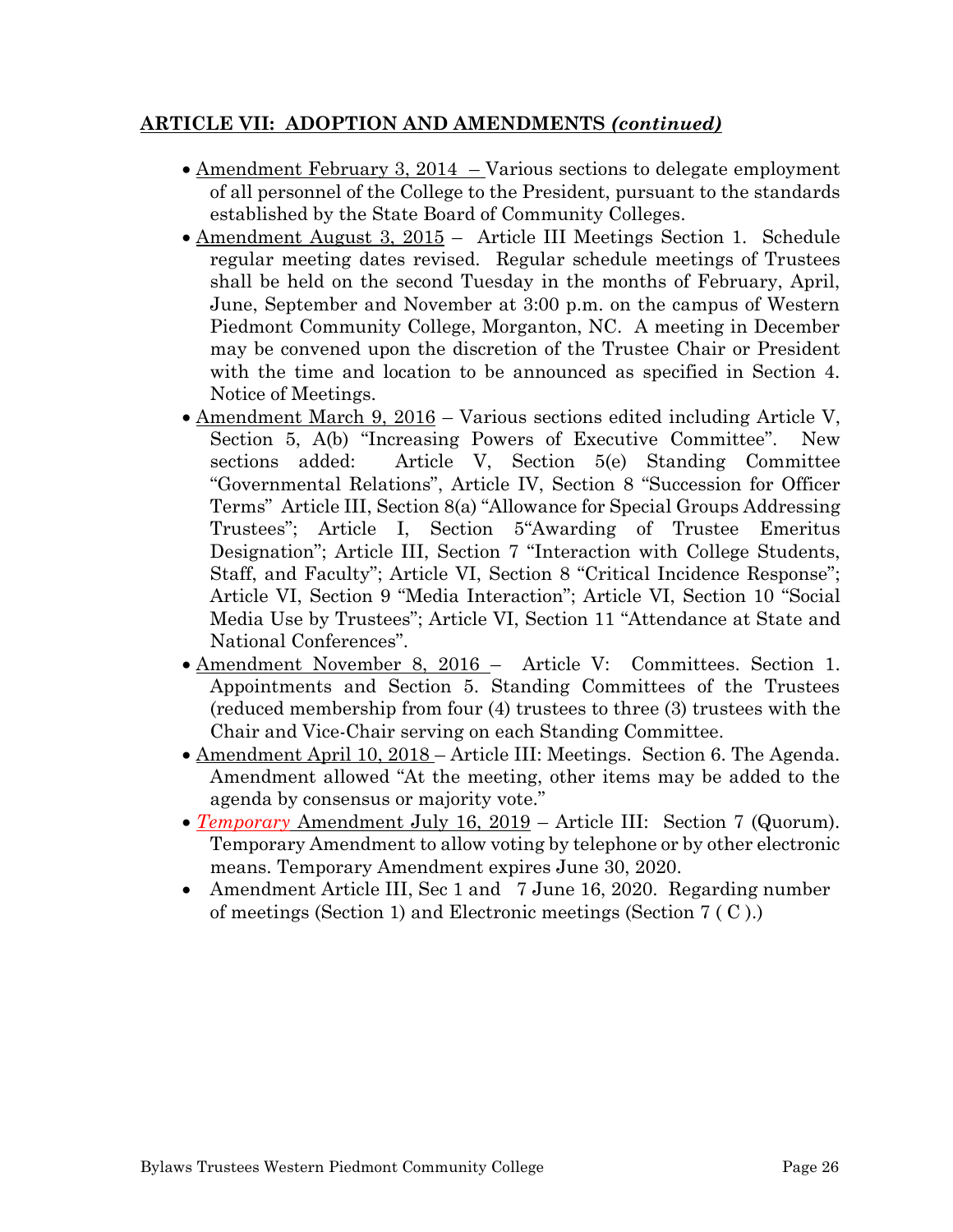# **BLANK PAGE**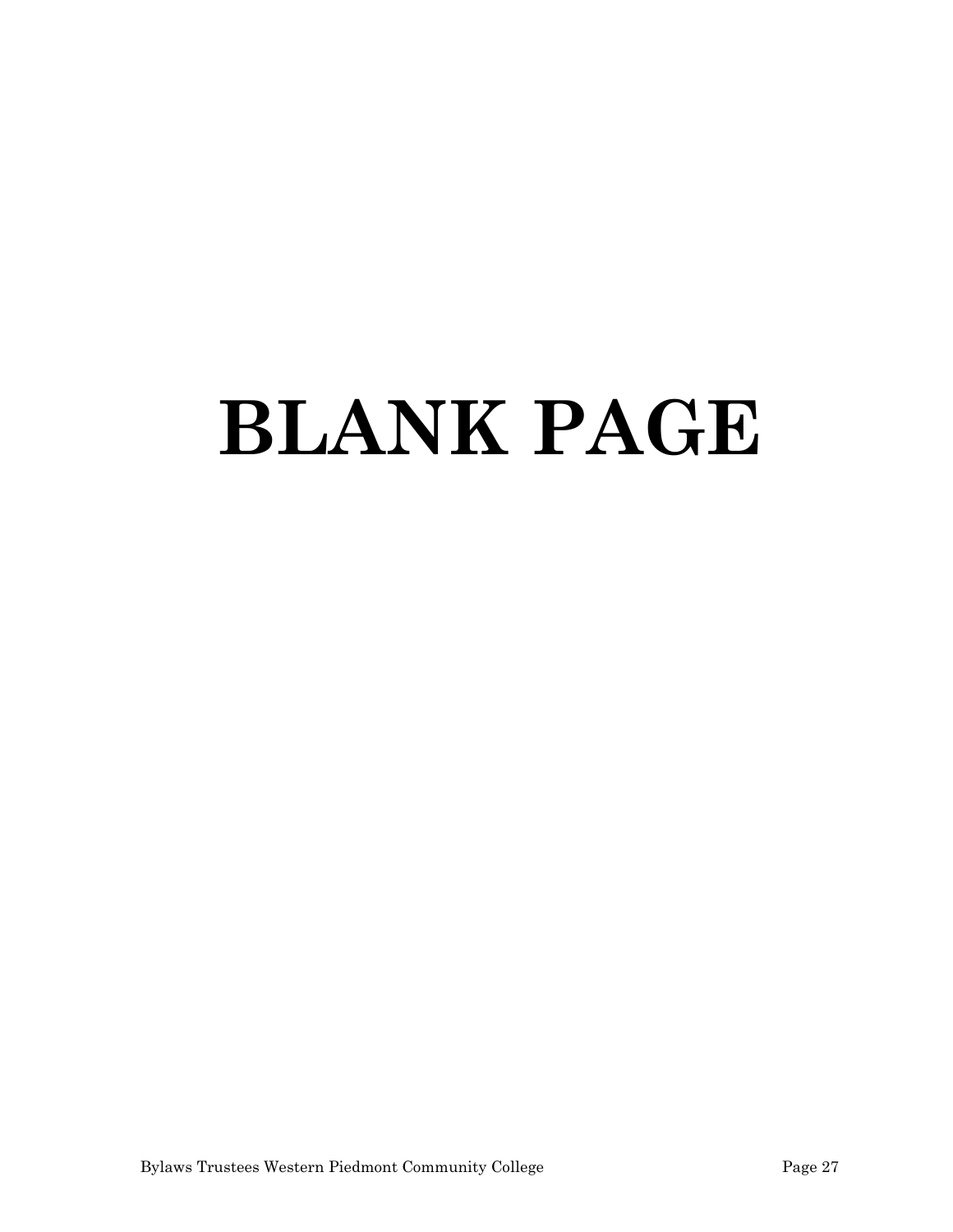## **APPENDIX 1**

# **Open Meetings Law**

# **General Statues of North Carolina**

#### **April 2020**

#### Article 33C.

#### Meetings of Public Bodies.

#### **§ 143-318.9. Public policy.**

Whereas the public bodies that administer the legislative, policy-making, quasi-judicial, administrative, and advisory functions of North Carolina and its political subdivisions exist solely to conduct the people's business, it is the public policy of North Carolina that the hearings, deliberations, and actions of these bodies be conducted openly. (1979, c. 655, s. 1.)

#### **§ 143-318.10. All official meetings of public bodies open to the public.**

(a) Except as provided in G.S. 143-318.11, 143-318.14A, and 143-318.18, each official meeting of a public body shall be open to the public, and any person is entitled to attend such a meeting.

(b) As used in this Article, "public body" means any elected or appointed authority, board, commission, committee, council, or other body of the State, or of one or more counties, cities, school administrative units, constituent institutions of The University of North Carolina, or other political subdivisions or public corporations in the State that (i) is composed of two or more members and (ii) exercises or is authorized to exercise a legislative, policy-making, quasi-judicial, administrative, or advisory function. In addition, "public body" means the governing board of a "public hospital" as defined in G.S. 159-39 and the governing board of any nonprofit corporation to which a hospital facility has been sold or conveyed pursuant to G.S. 131E-8, any subsidiary of such nonprofit corporation, and any nonprofit corporation owning the corporation to which the hospital facility has been sold or conveyed.

(c) "Public body" does not include (i) a meeting solely among the professional staff of a public body, or (ii) the medical staff of a public hospital or the medical staff of a hospital that has been sold or conveyed pursuant to G.S. 131E-8.

(d) "Official meeting" means a meeting, assembly, or gathering together at any time or place or the simultaneous communication by conference telephone or other electronic means of a majority of the members of a public body for the purpose of conducting hearings, participating in deliberations, or voting upon or otherwise transacting the public business within the jurisdiction, real or apparent, of the public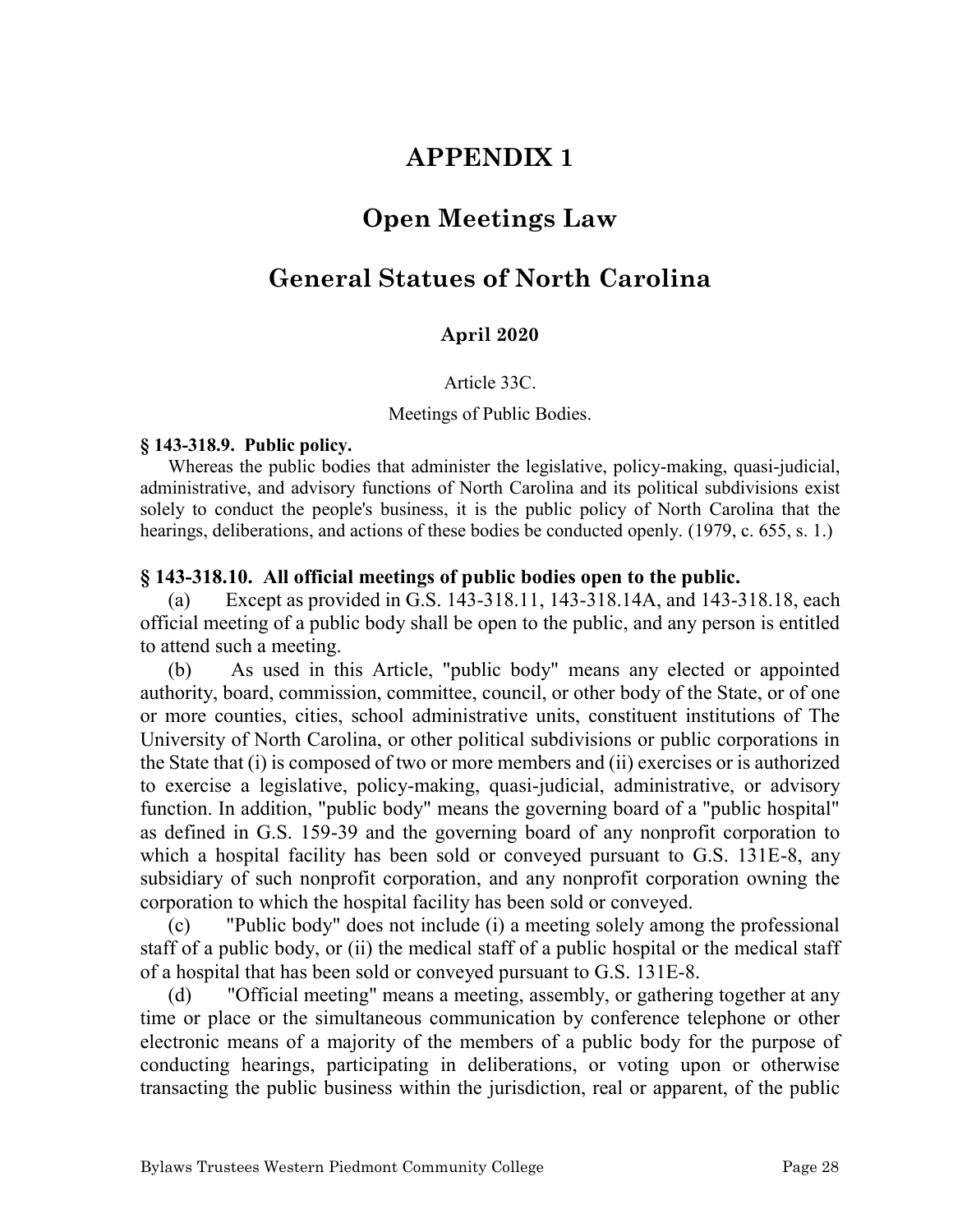body. However, a social meeting or other informal assembly or gathering together of the members of a public body does not constitute an official meeting unless called or held to evade the spirit and purposes of this Article.

(e) Every public body shall keep full and accurate minutes of all official meetings, including any closed sessions held pursuant to G.S. 143-318.11. Such minutes may be in written form or, at the option of the public body, may be in the form of sound or video and sound recordings. When a public body meets in closed session, it shall keep a general account of the closed session so that a person not in attendance would have a reasonable understanding of what transpired. Such accounts may be a written narrative, or video or audio recordings. Such minutes and accounts shall be public records within the meaning of the Public Records Law, G.S. 132-1 et seq.; provided, however, that minutes or an account of a closed session conducted in compliance with G.S. 143-318.11 may be withheld from public inspection so long as public inspection would frustrate the purpose of a closed session. (1979, c. 655, s. 1; 1985 (Reg. Sess., 1986), c. 932, s. 4; 1991, c. 694, ss. 1, 2; 1993 (Reg. Sess., 1994), c. 570, s. 1; 1995, c. 509, s. 135.2(p); 1997-290, s. 1; 1997-456, s. 27; 2011-326, s. 8.)

#### **§ 143-318.11. Closed sessions.**

(a) Permitted Purposes. - It is the policy of this State that closed sessions shall be held only when required to permit a public body to act in the public interest as permitted in this section. A public body may hold a closed session and exclude the public only when a closed session is required:

- (1) To prevent the disclosure of information that is privileged or confidential pursuant to the law of this State or of the United States, or not considered a public record within the meaning of Chapter 132 of the General Statutes.
- (2) To prevent the premature disclosure of an honorary degree, scholarship, prize, or similar award.
- (3) To consult with an attorney employed or retained by the public body in order to preserve the attorney-client privilege between the attorney and the public body, which privilege is hereby acknowledged. General policy matters may not be discussed in a closed session and nothing herein shall be construed to permit a public body to close a meeting that otherwise would be open merely because an attorney employed or retained by the public body is a participant. The public body may consider and give instructions to an attorney concerning the handling or settlement of a claim, judicial action, mediation, arbitration, or administrative procedure. If the public body has approved or considered a settlement, other than a malpractice settlement by or on behalf of a hospital, in closed session, the terms of that settlement shall be reported to the public body and entered into its minutes as soon as possible within a reasonable time after the settlement is concluded.
- (4) To discuss matters relating to the location or expansion of industries or other businesses in the area served by the public body, including agreement on a tentative list of economic development incentives that may be offered by the public body in negotiations, or to discuss matters relating to military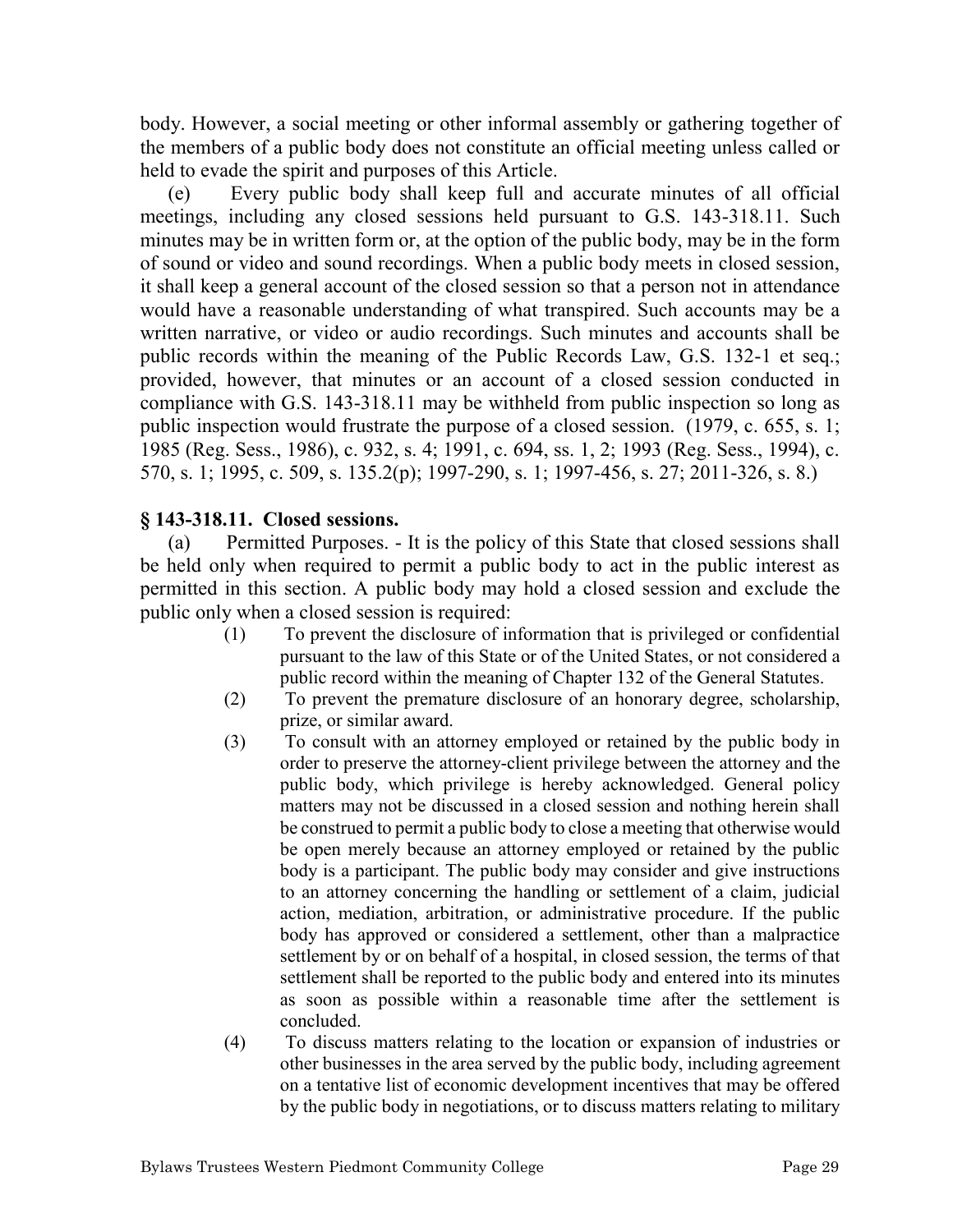installation closure or realignment. Any action approving the signing of an economic development contract or commitment, or the action authorizing the payment of economic development expenditures, shall be taken in an open session.

- (5) To establish, or to instruct the public body's staff or negotiating agents concerning the position to be taken by or on behalf of the public body in negotiating (i) the price and other material terms of a contract or proposed contract for the acquisition of real property by purchase, option, exchange, or lease; or (ii) the amount of compensation and other material terms of an employment contract or proposed employment contract.
- (6) To consider the qualifications, competence, performance, character, fitness, conditions of appointment, or conditions of initial employment of an individual public officer or employee or prospective public officer or employee; or to hear or investigate a complaint, charge, or grievance by or against an individual public officer or employee. General personnel policy issues may not be considered in a closed session. A public body may not consider the qualifications, competence, performance, character, fitness, appointment, or removal of a member of the public body or another body and may not consider or fill a vacancy among its own membership except in an open meeting. Final action making an appointment or discharge or removal by a public body having final authority for the appointment or discharge or removal shall be taken in an open meeting.
- (7) To plan, conduct, or hear reports concerning investigations of alleged criminal misconduct.
- (8) To formulate plans by a local board of education relating to emergency response to incidents of school violence or to formulate and adopt the school safety components of school improvement plans by a local board of education or a school improvement team.
- (9) To discuss and take action regarding plans to protect public safety as it relates to existing or potential terrorist activity and to receive briefings by staff members, legal counsel, or law enforcement or emergency service officials concerning actions taken or to be taken to respond to such activity.
- (10) To view a recording released pursuant to G.S. 132-1.4A.
- (b) Repealed by Session Laws 1991, c. 694, s. 4.

(c) Calling a Closed Session. - A public body may hold a closed session only upon a motion duly made and adopted at an open meeting. Every motion to close a meeting shall cite one or more of the permissible purposes listed in subsection (a) of this section. A motion based on subdivision (a)(1) of this section shall also state the name or citation of the law that renders the information to be discussed privileged or confidential. A motion based on subdivision (a)(3) of this section shall identify the parties in each existing lawsuit concerning which the public body expects to receive advice during the closed session.

(d) Repealed by Session Laws 1993 (Reg. Sess., 1994), c. 570, s. 2. (1979, c. 655, s. 1; 1981, c. 831; 1985 (Reg. Sess., 1986), c. 932, s. 5; 1991, c. 694, ss. 3, 4; 1993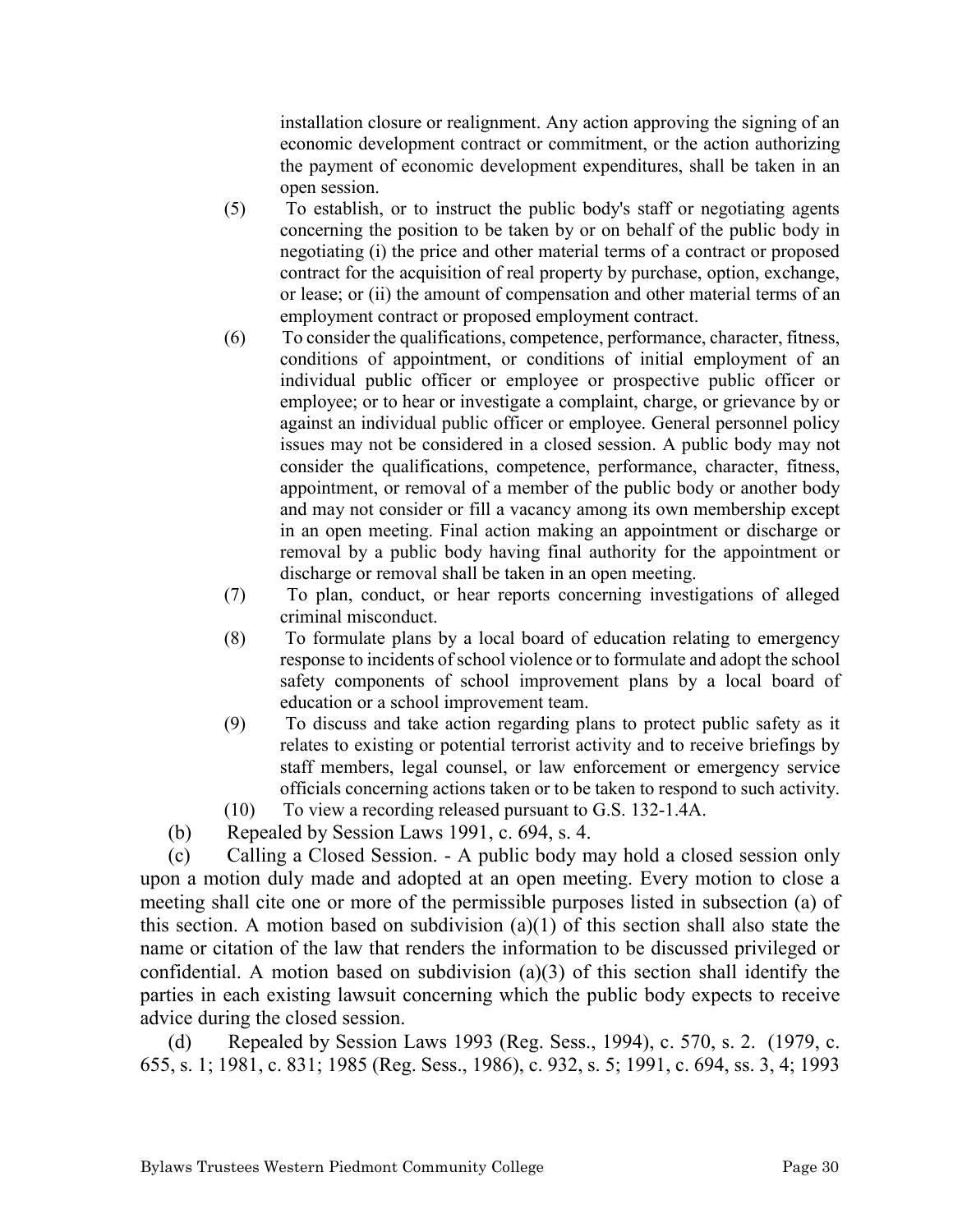(Reg. Sess., 1994), c. 570, s. 2; 1995, c. 509, s. 84; 1997-222, s. 2; 1997-290, s. 2; 2001- 500, s. 2; 2003-180, s. 2; 2013-360, s. 8.41(b); 2014-79, s. 9(a); 2016-88, s. 3.)

#### **§ 143-318.12. Public notice of official meetings.**

(a) If a public body has established, by ordinance, resolution, or otherwise, a schedule of regular meetings, it shall cause a current copy of that schedule, showing the time and place of regular meetings, to be kept on file as follows:

- (1) For public bodies that are part of State government, with the Secretary of State;
- (2) For the governing board and each other public body that is part of a county government, with the clerk to the board of county commissioners;
- (3) For the governing board and each other public body that is part of a city government, with the city clerk;
- (4) For each other public body, with its clerk or secretary, or, if the public body does not have a clerk or secretary, with the clerk to the board of county commissioners in the county in which the public body normally holds its meetings.

If a public body changes its schedule of regular meetings, it shall cause the revised schedule to be filed as provided in subdivisions (1) through (4) of this subsection at least seven calendar days before the day of the first meeting held pursuant to the revised schedule.

(b) If a public body holds an official meeting at any time or place other than a time or place shown on the schedule filed pursuant to subsection (a) of this section, it shall give public notice of the time and place of that meeting as provided in this subsection.

- (1) If a public body recesses a regular, special, or emergency meeting held pursuant to public notice given in compliance with this subsection, and the time and place at which the meeting is to be continued is announced in open session, no further notice shall be required.
- (2) For any other meeting, except an emergency meeting, the public body shall cause written notice of the meeting stating its purpose (i) to be posted on the principal bulletin board of the public body or, if the public body has no such bulletin board, at the door of its usual meeting room, and (ii) to be mailed, e-mailed, or delivered to each newspaper, wire service, radio station, and television station that has filed a written request for notice with the clerk or secretary of the public body or with some other person designated by the public body. The public body shall also cause notice to be mailed, e-mailed, or delivered to any person, in addition to the representatives of the media listed above, who has filed a written request with the clerk, secretary, or other person designated by the public body. This notice shall be posted and mailed, e-mailed, or delivered at least 48 hours before the time of the meeting. The notice required to be posted on the principal bulletin board or at the door of its usual meeting room shall be posted on the door of the building or on the building in an area accessible to the public if the building containing the principal bulletin board or usual meeting room is closed to the public continuously for 48 hours before the time of the meeting. The public body may require each newspaper, wire service, radio station, and television station submitting a written request for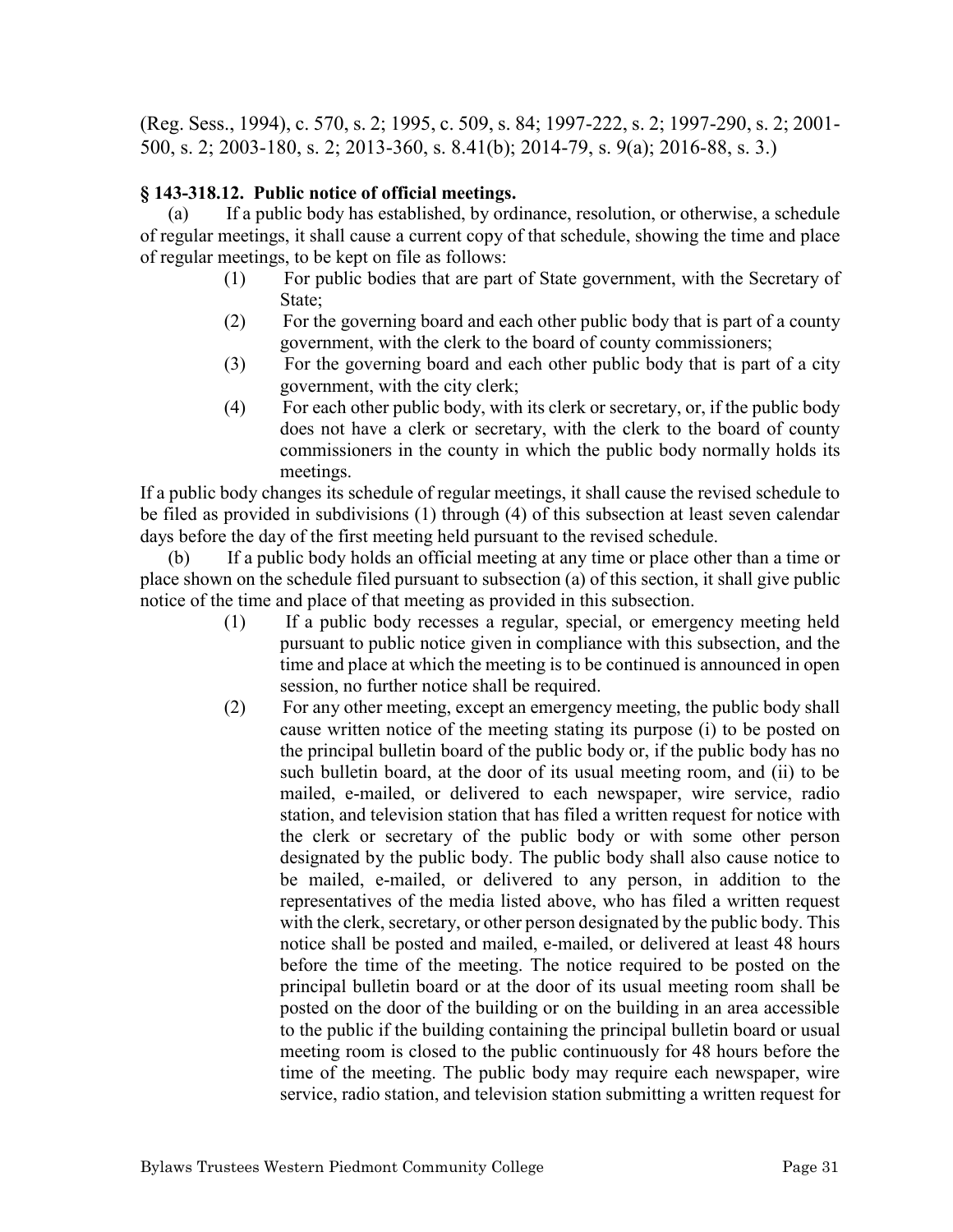notice to renew the request annually. The public body shall charge a fee to persons other than the media, who request notice, of ten dollars (\$10.00) per calendar year, and may require them to renew their requests quarterly. No fee shall be charged for notices sent by e-mail.

- (3) For an emergency meeting, the public body shall cause notice of the meeting to be given to each local newspaper, local wire service, local radio station, and local television station that has filed a written request, which includes the newspaper's, wire services, or station's telephone number, for emergency notice with the clerk or secretary of the public body or with some other person designated by the public body. This notice shall be given either by e-mail, by telephone, or by the same method used to notify the members of the public body and shall be given immediately after notice has been given to those members. This notice shall be given at the expense of the party notified. Only business connected with the emergency may be considered at a meeting to which notice is given pursuant to this paragraph.
- (c) Repealed by Session Laws 1991, c. 694, s. 6.

(d) If a public body has a Web site and has established a schedule of regular meetings, the public body shall post the schedule of regular meetings to the Web site.

(e) If a public body has a Web site that one or more of its employees maintains, the public body shall post notice of any meeting held under subdivisions (b)(1) and (b)(2) of this section prior to the scheduled time of that meeting.

(f) For purposes of this section, an "emergency meeting" is one called because of generally unexpected circumstances that require immediate consideration by the public body. (1979, c. 655, s. 1; 1991, c. 694, ss. 5, 6; 2009-350, s. 1.)

#### **§ 143-318.13. Electronic meetings; written ballots; acting by reference.**

(a) Electronic Meetings. - If a public body holds an official meeting by use of conference telephone or other electronic means, it shall provide a location and means whereby members of the public may listen to the meeting and the notice of the meeting required by this Article shall specify that location. A fee of up to twenty-five dollars (\$25.00) may be charged each such listener to defray in part the cost of providing the necessary location and equipment.

(b) Written Ballots. - Except as provided in this subsection or by joint resolution of the General Assembly, a public body may not vote by secret or written ballot. If a public body decides to vote by written ballot, each member of the body so voting shall sign his or her ballot; and the minutes of the public body shall show the vote of each member voting. The ballots shall be available for public inspection in the office of the clerk or secretary to the public body immediately following the meeting at which the vote took place and until the minutes of that meeting are approved, at which time the ballots may be destroyed.

(c) Acting by Reference. - The members of a public body shall not deliberate, vote, or otherwise take action upon any matter by reference to a letter, number or other designation, or other secret device or method, with the intention of making it impossible for persons attending a meeting of the public body to understand what is being deliberated, voted, or acted upon. However, this subsection does not prohibit a public body from deliberating, voting, or otherwise taking action by reference to an agenda, if copies of the agenda, sufficiently worded to enable the public to understand what is being deliberated, voted, or acted upon, are available for public inspection at the meeting. (1979, c. 655, s. 1.)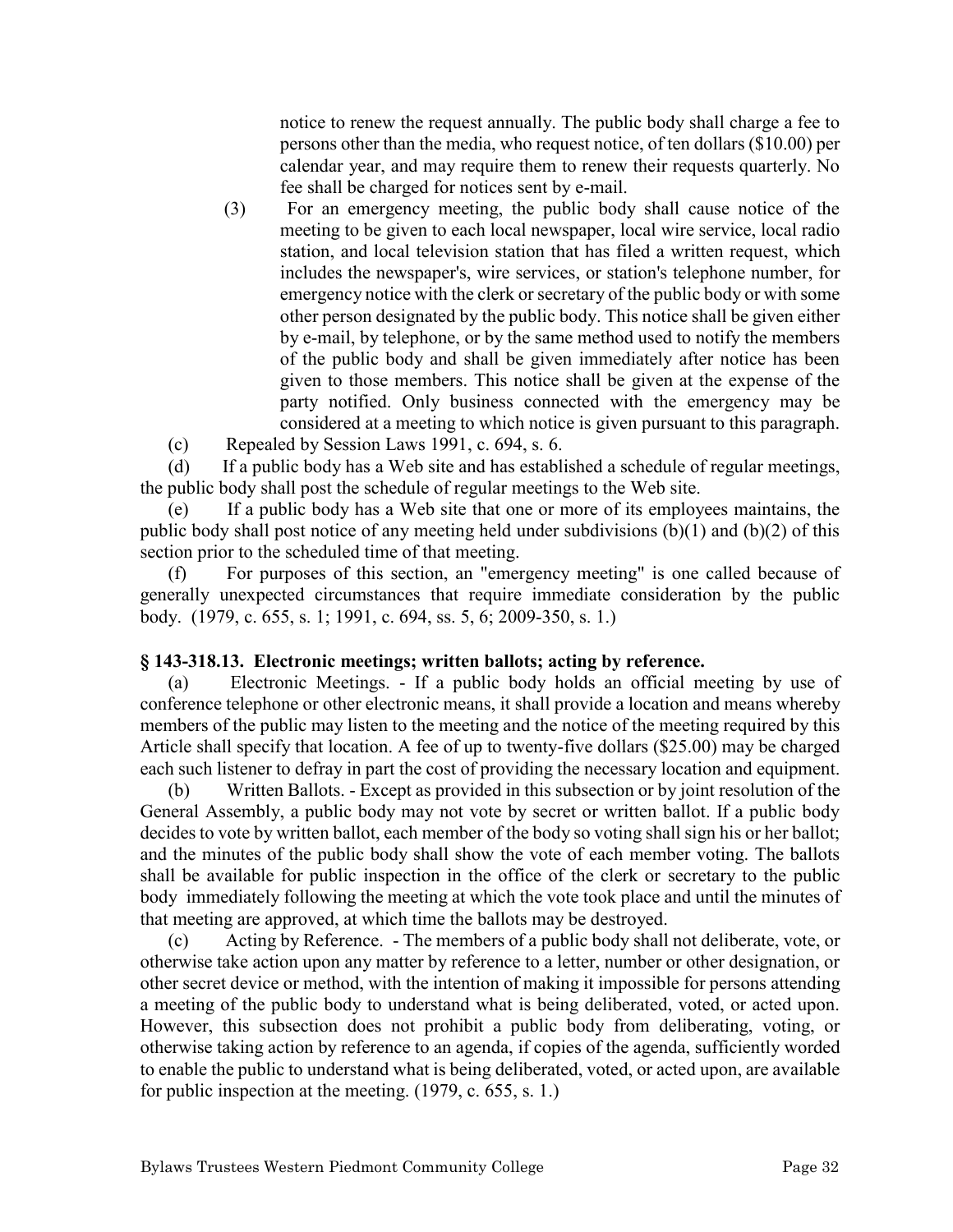#### **§ 143-318.14. Broadcasting or recording meetings.**

(a) Except as herein below provided, any radio or television station is entitled to broadcast all or any part of a meeting required to be open. Any person may photograph, film, tape-record, or otherwise reproduce any part of a meeting required to be open.

(b) A public body may regulate the placement and use of equipment necessary for broadcasting, photographing, filming, or recording a meeting, so as to prevent undue interference with the meeting. However, the public body must allow such equipment to be placed within the meeting room in such a way as to permit its intended use, and the ordinary use of such equipment shall not be declared to constitute undue interference; provided, however, that if the public body, in good faith, should determine that the size of the meeting room is such that all the members of the public body, members of the public present, and the equipment and personnel necessary for broadcasting, photographing, filming, and taperecording the meeting cannot be accommodated in the meeting room without unduly interfering with the meeting and an adequate alternative meeting room is not readily available, then the public body, acting in good faith and consistent with the purposes of this Article, may require the pooling of such equipment and the personnel operating it; and provided further, if the news media, in order to facilitate news coverage, request an alternate site for the meeting, and the public body grants the request, then the news media making such request shall pay any costs incurred by the public body in securing an alternate meeting site. (1979, c. 655, s. 1.)

#### **Source: Open Meetings Law GSNC as of April 7, 2020**